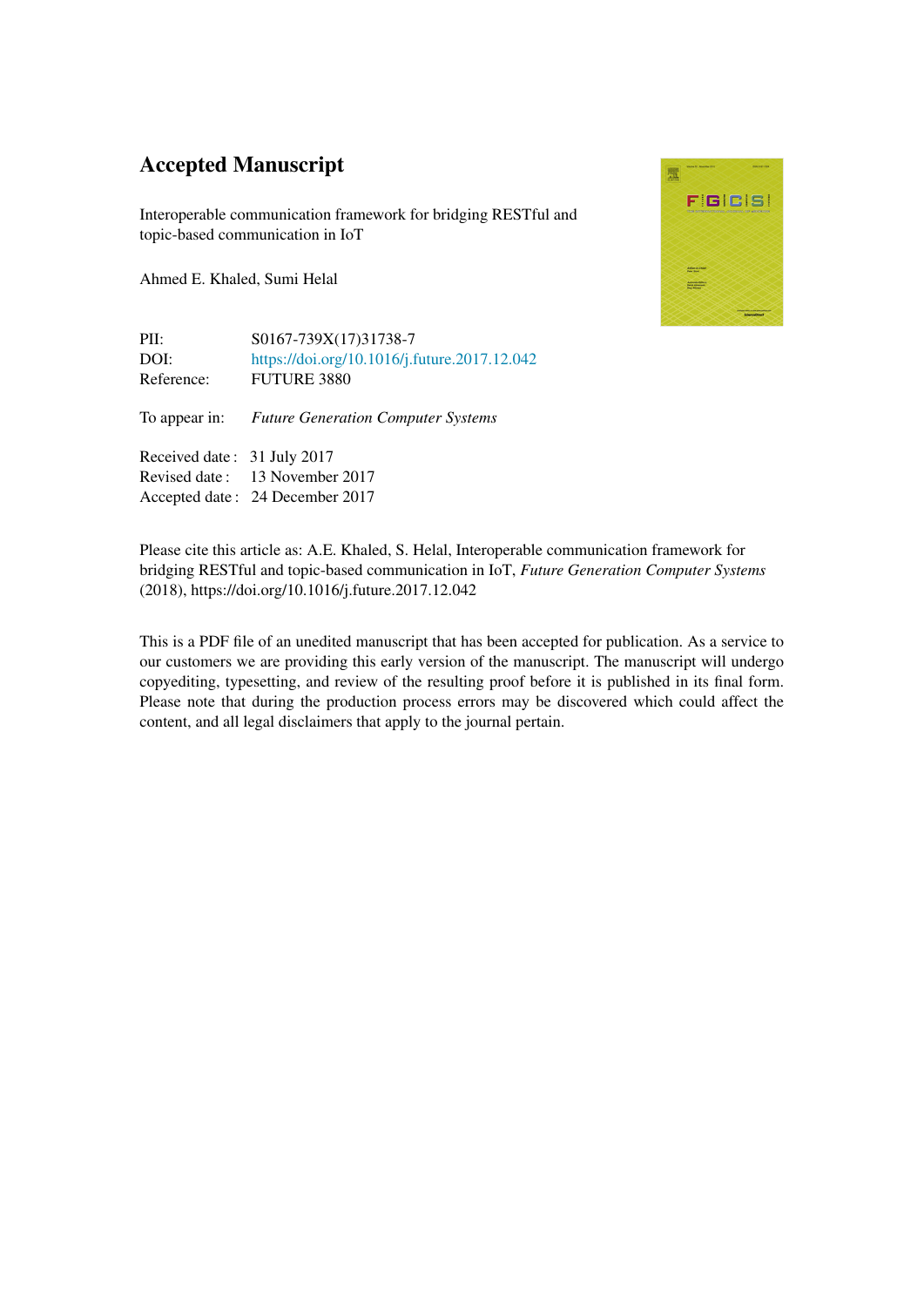# **Interoperable Communication Framework for Bridging RESTful and Topic-based Communication in IoT**

Ahmed E. Khaled Mobile & Pervasive Computing Lab University of Florida Gainesville, FL 32611, USA aekhaled@cise.ufl.edu

Sumi Helal School of Computing and Communication Lancaster University Lancaster, LA1 4WA, UK s.helal@lancaster.ac.uk

## **ABSTRACT**

The promise of the Internet of Things (IoT) and the many visions of unprecedented and transforming IoT applications are challenged by the realities of a highly fragmented ecosystem of devices, standards and industries. Systems research in IoT is shifting priorities to explore explicit "thing architectures" that promote and enable the friction-free interactions of things despite such fragmentations. In this paper, we focus on overcoming lightweight communication protocol fragmentation. We introduce the Atlas IoT communication framework which enables interactions among things that speak similar or different communication protocols. The framework tools up Atlas things with protocol translator "attachments" that could be either hosted on board the Atlas thing platform, or in the cloud. The translator enables the seamless communication between heterogeneous things through a set of well-defined interfaces. The proposed framework supports seamless communication among the widely adopted Constrained Application Protocol (CoAP), Representational State Transfer (REST) over Hypertext Transfer protocol HTTP, and the Message Queue Telemetry Transport protocol (MQTT). Our framework is carefully designed to facilitate interoperability among heterogeneously communicating things without taxing the performance of things that are homogenously communicating. The framework itself utilizes the topic concept and uses a meta-topic hierarchy to map out and guide the translations. We present the details of the Atlas IoT communication framework and give a detailed benchmarking study to measure the energy consumption and code footprint characteristics of the different aspects of the framework on real hardware platforms. In addition to basic characterizations, we compare our framework to the Eclipse Ponte framework and show how our framework is advantageous in energy consumption and how it is unique in that it does not tangibly penalize the homogeneous communication case.

**Keywords:** Internet of Things interoperability, Translator, Topic, Atlas thing architecture, IoT-DDL, CoAP, MQTT

## **1. INTRODUCTION**

Over the last decade, the Internet of Things (IoT) has attracted tremendous community and industry interest for its potential to bring more informative and interactive flavors to our lives [16][17]. Current advancements in IoT have shifted the primary focus of the research from the pervasive presence of smart objects and cyber elements in a smart space and the ad hoc integration of objects in smart systems, to IoT infrastructure and architecture, security, sensing technologies, communication protocols, and many other aspects of IoT. Things—the basic building blocks of IoT—empowered with evolving communication technologies and computing capabilities, utilize their communication capabilities to establish a wide range of interactions and interconnections with other things in the smart space [15][16]. To enable such interactions, several competitive IoT application-layer communication protocols (e.g., eXtensible Messaging and Presence Protocol (XMPP) [14][15], HTTP REST  $[27][28][29]$ , MQTT  $[25][26]$ , and CoAP  $[11][12][13]$ ) have been developed to satisfy the properties of constrained ecosystems such as IoT. Each protocol is designed for a specific set of application requirements and aspects of IoT communications, such as low-power operation, lightweight headers, semantic intent-oriented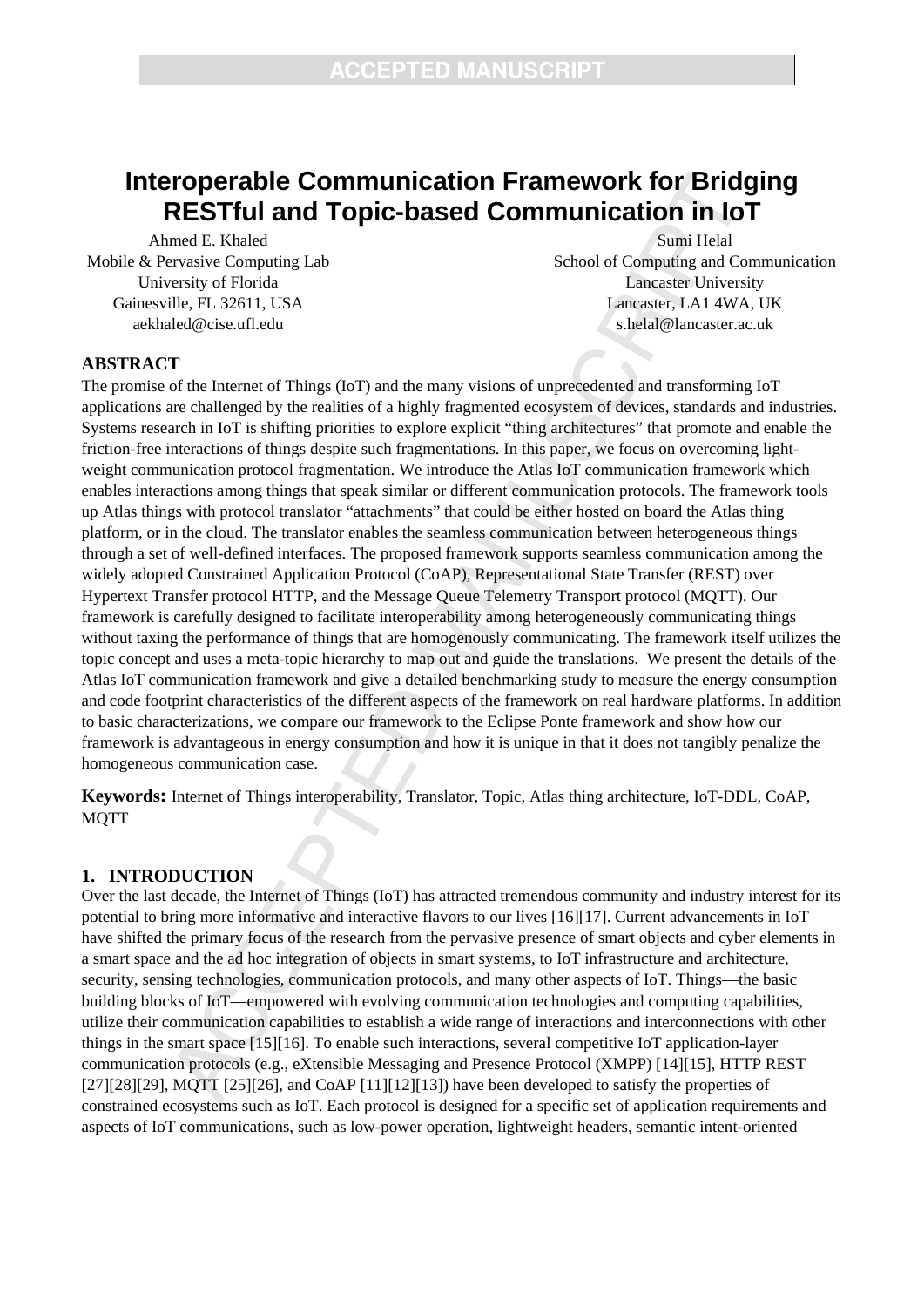## **ACCEPTED MANUSCRIPT**

messaging, service discovery and orientation, bootstrapping, and statelessness. Such communication protocols blur the line between messaging mechanisms and semantic-based computation.

However, the wide heterogeneity in types and communication capabilities makes the participation of things in a smart space a significant challenge that requires considerable effort and human intervention, and limits programming opportunities that may involve things that utilize different communication languages to cooperate and interact. Such a highly fragmented market between many communication protocols that share no horizontal connectivity endangers the adoption of programming opportunities and restricts service and application development that can benefit from heterogeneous things. Such vertical slices create a set of isolated islands that oxymoron IoT vision, where a smart thing can smoothly communicate and interact with any other smart thing in the ecosystem. Interoperability—among current IoT research interests—has the potential to homogenize things that speak different communication languages so that they can interact and cooperate.

A few proposed solutions that target IoT interoperability [3][6][7] require all communications to be routed through a centralized server. Such a server speaks all possible IoT communication protocols and is assumed to hold the resources of the smart space. However, such an assumption ignores the distributed and dynamic nature of IoT, where the things themselves are the resource holders. This approach also imposes inefficiencies in communication in some cases where only homogenous things (e.g., CoAP- or REST-speaking things) exist in the smart space with no requirement for a centralized server to handle the communication channels and resources. In this paper, we propose the Atlas communication framework for an interoperable distributed IoT ecosystem. The proposed framework enables seamless interaction between homogenous things that speak similar languages as well as heterogeneous things that speak different communication languages in a smart space with minimal human intervention. In addition, the framework does not additionally tax performance of the homogenous communicating things.

We base our approach on the Atlas thing architecture and the IoT Device Description Language (IoT-DDL) proposed in [30]. The architecture takes advantage of the thing's OS services to provide new layers and functionalities that introduce the novel capabilities a thing needs to engage in ad hoc interactions and interconnections, as well as IoT scenarios and applications. The architecture fully utilizes the specifications of IoT-DDL, which is a machine- and human-readable XML-based descriptive language that describes a thing's identity, components, and services. The thing can self-discover its identity and components, and then formulate APIs of the services it wishes to offer and get involved in information-based and action-based interactions with other things in the smart space. Information-based interactions enable the thing to announce its identity, capabilities, and APIs, while action-based interactions include the applications that target the thing's capabilities and services in terms of API calls. Such new services focus on descriptive and semantic aspects of things to better enable thing engagement, interaction, and programmability into an IoT. The Atlas IoT platform layer that provides these new services represents the logical layer of the architecture and is composed of three sublayers: 1) the DDL sublayer, which is responsible for configuring the Atlas architecture modules using the specifications of the IoT-DDL configuration file; 2) the tweeting sublayer, which tools the thing to uniquely define itself in the smart space, in addition to discovering thing mates; and 3) the interface sublayer, which holds the different communication protocols (e.g., MQTT, CoAP, HTTP REST) that allow the thing to engage and interact. As currently designed and implemented, the interface sublayer—the focus of this paper—supports only homogeneous communication.

Our proposed Atlas communication framework is composed of three parts: 1) Atlas topics, 2) Atlas protocol translator, and 3) an extended version of the interface sublayer of the Atlas architecture to enable the seamless and automatic interoperability between the things that utilize similar and different communication protocols. We use the idea of the MQTT topic (as a channel where the publisher can post data without prior knowledge of the clients subscribed to the same topic) to create a set of common "Atlas topics" through which things can communicate and interact. Such communication channels enable both multicast communication for the thing to discover other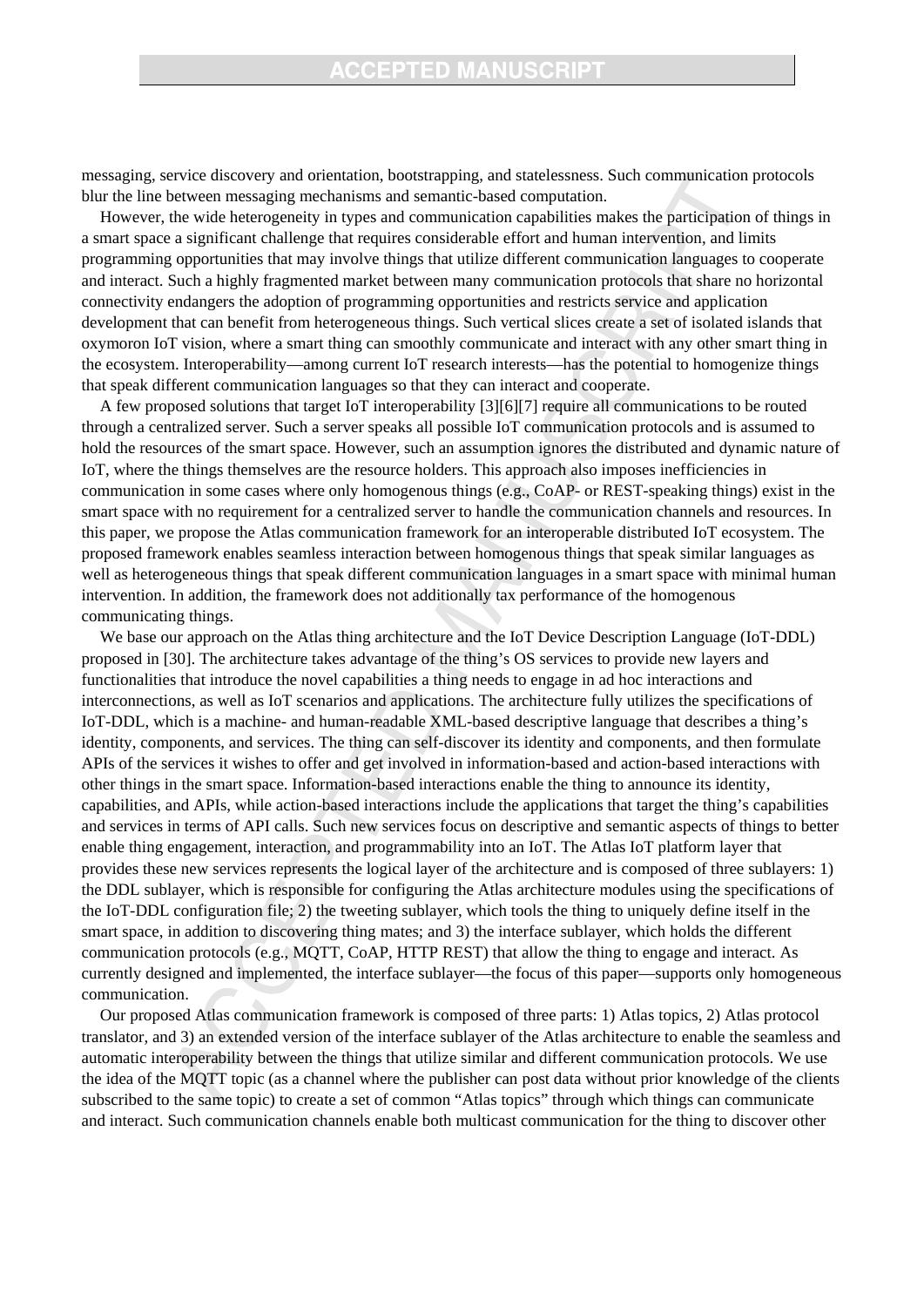things and distributed services in the smart space as well as peer-to-peer communication for unicast interactions. CoAP and REST also utilize the MQTT topic through Uniform Resource Locators (URLs) as a path to the resource [12][27]. Our proposed Atlas communication framework utilizes the minimum delimiter among the various communication protocols to provide homogenous communication links for the things in a smart space. The framework promotes topics as a suitable mechanism to link topic-oriented communication protocols (e.g., MQTT) with URL-oriented protocols (e.g., CoAP and HTTP REST). It uses CoAP, HTTP REST, and MQTT IoT communication standards for application-layer network protocol interoperability.

The framework also utilizes the idea of expanding the thing's capabilities through attachments [30]. A thing attachment is linked to the thing and tooled with additional functionalities that provide further representations (e.g., thing virtualization) and services (e.g., log server, database, or dashboard) that may require additional resources (e.g., memory storage or processing power). The Atlas protocol translator, as the third part of the framework, is a thing attachment that enables seamless communication and interaction with heterogeneous things through a set of well-defined interfaces.

The paper is organized as follows. Section 2 highlights related work, followed by a description of the proposed Atlas heterogeneous communication framework in section 3. In section 4, we present our implementation and a benchmarking study in which we measure and assess code footprint and energy characteristics of the framework on real hardware platforms. Finally, a discussion of the result and conclusions are presented in section 5.

### **2. BACKGROUND AND RELATED WORK**

In this section, we provide a quick background on the emerging IoT lightweight communication protocols utilized in our proposed communication framework. We then highlight proposed frameworks and approaches in the literature that target IoT interoperability on application-layer communication protocols.

### **2.1 Overview of CoAP, MQTT, and HTTP REST**

The Constrained Application Protocol (CoAP) [11][12][13] is a specialized web transfer protocol for use with constrained nodes and constrained networks in a wireless sensor network (WSN) and IoT. CoAP is a client/server computing model that provides a request/report paradigm model over UDP. To compensate for UDP's unreliability, CoAP defines a retransmission mechanism and provides a resource discovery mechanism with a resource description. CoAP provides URI and REST methods such as GET, POST, PUT, and DELETE to access the various resources. The Atlas architecture uses CoAP protocol support for multicasting, which allows things to broadcast tweets for all listening things. We extend the imported library [23] with Unix multicast sockets to enable the CoAP multicast feature.

The Hypertext Transfer Protocol (HTTP) [27][28] is a reliable TCP application protocol for distributed and collaborative ecosystems, and is believed to be the foundation of data communication on the World Wide Web. HTTP is also a client/server computing model that provides URI and REST methods such as GET, POST, PUT, and DELETE to access the different resources hosted by the server.

The Message Queue Telemetry Transport (MQTT) [25][26] uses a publish/subscribe architecture on top of the TCP/IP protocol in contrast to the HTTP request/response paradigm. An MQTT broker is the central communication point in charge of dispatching all messages between senders and receivers. MQTT's publish/subscribe is an event-driven paradigm that allows clients to publish messages with topics and to subscribe to topics. The topic is routing information for the broker; a client subscribes to a topic and the broker delivers all messages with the matching topic to that client. Topics can be organized into a name space of any hierarchical structure. MQTT enables highly scalable and flexible solutions, where clients only communicate over the topic of interest without having to know each other. Each MQTT client has a permanently open TCP connection to the broker. If this connection is interrupted, the MQTT broker can buffer all messages and send them to the client when it is back online.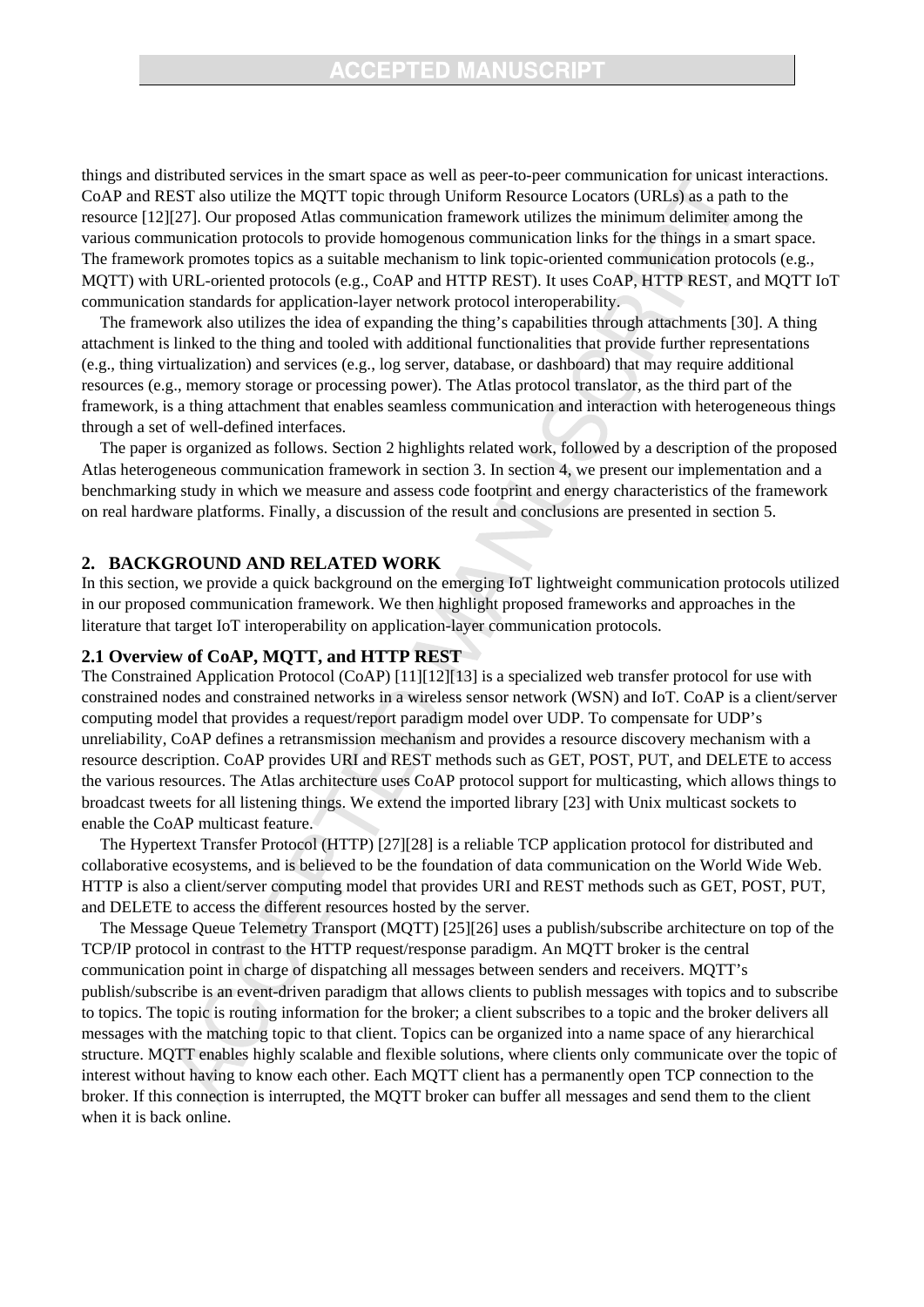#### **2.2 State of the Art**

C. Lee et al. [2] proposed a hybrid IoT communication framework based on a software-defined network (SDN) that intercepts all packets from CoAP and MQTT, and vice versa. The proposed framework defines URL rules to specify the topic and differentiate homogenous (e.g., from CoAP client to CoAP client) from heterogeneous packets (e.g., from MQTT client to CoAP client). If packets belong to the same protocols, they operate as the original communication scenarios and the SDN just ignores this traffic. When the traffic of heterogeneous protocols is intercepted, the SDN switch delivers these packets to the SDN controller, and the SDN controller is responsible for redirecting the packets to the cross proxy for protocol translation.

P. Desai et al. [3] proposed a gateway and semantic web-enabled IoT that provide translation between messaging protocols such as XMPP, CoAP, and MQTT using a multiprotocol proxy with a separate interface for each protocol. The proposed gateway, which is located between the physical-level sensors and the cloud-based services, holds a centralized topic router that maps information from the different communication protocols. However, the authors did not provide an implementation for the proposed gateway to show its feasibility.

A. AL-Fuqaha et al. [4] developed a generic IoT protocol by enhancing the baseline MQTT protocol and allowing it to support rich quality-of-service (QoS) features by exploiting a mix of IP multicasting, intelligent broker queuing management, and traffic analytics techniques. The hybrid architecture allows the protocol to seamlessly utilize direct and brokerless multicast communication while utilizing the broker for machine-to-server (M2S) communications. This hybrid architecture would allow MQTT to extend its role in the IoT to handle M2M communications and would allow for multiple MQTT brokers to cooperate in delivering better QoS and reliability capabilities. The proposed new MQTT lets multiple brokers receive multicast communications from IoT devices, enabling failure recovery in the event of broker failures and allowing brokers to move subscribers to other brokers in support of QoS that is beyond the naïve QoS features currently offered by MQTT. Although the authors do not explicitly address the heterogeneity between the different communication protocols, the idea of brokerless multicast opens the door for other protocols to engage with MQTT.

P. Bellavista et al. [1] proposed a gateway-oriented architecture where gateways jointly exploit MQTT and CoAP to achieve highly scalable IoT device management through dynamic hierarchical tree organizations. The proposed gateway extends the Kura Eclipse framework, which is based on the interworking of MQTT that is already integrated into the Kura framework [1], with CoAP coordination functionality as an added protocol. The extended Kura framework offers improved scalability and reduced latency for communication/coordination among wide-scale sets of geographically distributed IoT devices interworking via gateways for efficient resource lookup. MQTT plays a central role and is strongly exploited by the Kura framework, but exhibits nonnegligible limitations in terms of scalability, e.g., inefficient usage of TCP connections toward the broker when growing the number of IoT devices in a gateway locality.

H. Derhamy et al. [5] investigated error-handling challenges for a multiprotocol SOA-based translator, taking MQTT and CoAP as a proof-of-concept implementation. In a single protocol system, errors are propagated according to protocol specification. In the case of multiprotocol systems, error handling becomes more complex. In designing an SOA-based translator, error handling and considerations become critical to robust communication. An error in one protocol must be translated to be understood by other protocols. While an SOAbased translator must also address other aspects such as QoS, control messaging, security, and semantic translation, these issues are considered future work so are not addressed in this paper. Experimental results show that multiprotocol error handling is possible and, furthermore, a number of areas needing more investigation have been identified.

Ponte [6] is an Eclipse IoT project that offers uniform open APIs to let developers create applications supporting CoAP, MQTT, and HTTP REST communication protocols through an independent module for each protocol. The Ponte gateway can reside in a server or edge where clients with different communication protocols can communicate. Ponte provides a centralized solution for interoperability, where the smart space resources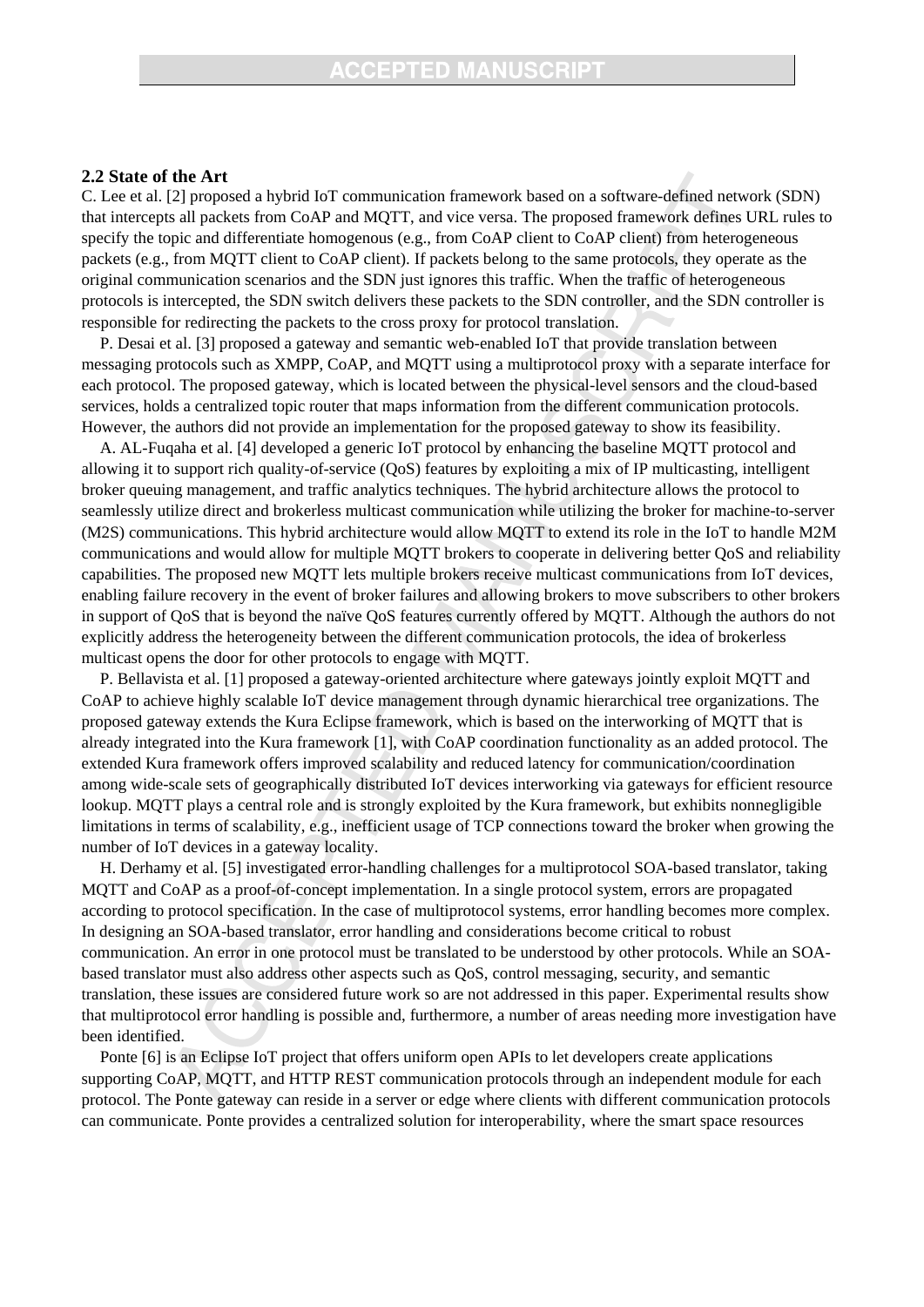reside in the cloud and can be accessed from different clients. Data collected from the three modules is stored in the SQL or NoSQL database; therefore, no matter which protocol clients utilize for communication, they can access the same resources.

EMQTT [7] is a massively scalable MQTT broker for IoT and mobile applications licensed under Apache. An EMQTT server implements the MQTT protocol and supports a set of plugins that allows other communication protocols to coexist in parallel (e.g. MQTT-SN, CoAP, and Web sockets).

The aforementioned approaches introduce a centralized server that resides on either a cloud platform or an edge, with all communications routed through it. The server implements all possible communication protocols and is assumed to hold the smart space resources. However, such an assumption ignores the distributed nature of IoT, where resources are distributed on the things. At the same time, such a centralized approach reduces flexibility and imposes inefficiencies in both communication links and bandwidth usage in cases where only homogenous things existed in the smart space with no requirement for a centralized server to handle the communication channels (e.g., CoAP- or HTTP REST-speaking things). Our proposed Atlas communication framework enables seamless interaction between things that speak different communication languages and does not tax performance when homogenous things are communicating. In the next section, we introduce our proposed Atlas communication framework and describe the different scenarios where the framework handles communication of smart spaces with homogenous and heterogeneous things.

## **3. ATLAS IoT COMMUNICATION FRAMEWORK**

As noted earlier, we base our approach on the Atlas thing architecture and the IoT Device Description Language (IoT-DDL) proposed in [30]. The Atlas architecture takes advantage of a thing's OS services to provide the new capabilities a thing needs to engage in ad hoc interactions and interconnections, as well as IoT applications. The architecture fully utilizes the specifications of IoT-DDL, which is a machine- and human-readable XML-based descriptive language that describes a thing's identity, components, and services.

The Atlas IoT platform layer of the architecture (which is built on top of the thing's OS) provides new services that focus on descriptive and semantic aspects of things to better enable thing engagement, interaction, and IoT programmability. The platform tools the thing to self-discover its identity, components, and services, and to formulate APIs of its services. The thing also announces its identity, capabilities, and APIs to other things in the smart space through information-based interactions, while the action-based interactions include the applications that target a thing's capabilities and services in terms of API calls. The Atlas IoT platform layer is further divided into the DDL sublayer, which configures the architecture modules according to the specifications of the uploaded IoT-DDL configuration file; the tweeting sublayer, which tools the thing to uniquely define itself in the smart space and to discover thing mates; and the interface sublayer, which holds the communication protocols the thing uses to engage and interact. Atlas IoT-DDL builder is a web service tool that allows a thing's creator (e.g., the original equipment manufacturer (OEM)) or owner to create, update, or upload an IoT-DDL to a thing. The OEM of a thing could be the source of the IoT-DDL; a developer who utilizes space things' services and resources might also be the source. Such flexibility facilitates further adoption of IoT-DDL with changes, and supports thing innovation, in which makers or hobbyists may be assembling new things not established by OEM. We developed an initial version of the web tool [34] that enables space users to develop an IoT-DDL that reflects, the thing's metadata, attachments as well as the resources and services. The IoT-DDL manager of the DDL sublayer parses the different parameters of the uploaded IoT-DDL's different sections required for the operation of the different modules of the Atlas architecture. The current implantation of the Atlas thing architecture [30] utilizes the lightweight OMA-LwM2M device management standard to manage the different aspects of IoT-DDL. The architecture translates the different sections and subsections of IoT-DDL into a set of dynamic objects to represent the different entities, services, resources, and attachments of an Atlas thing. The object creation and management occur on demand when IoT-DDL is uploaded to the thing during lifetime updates. At the same time, authorized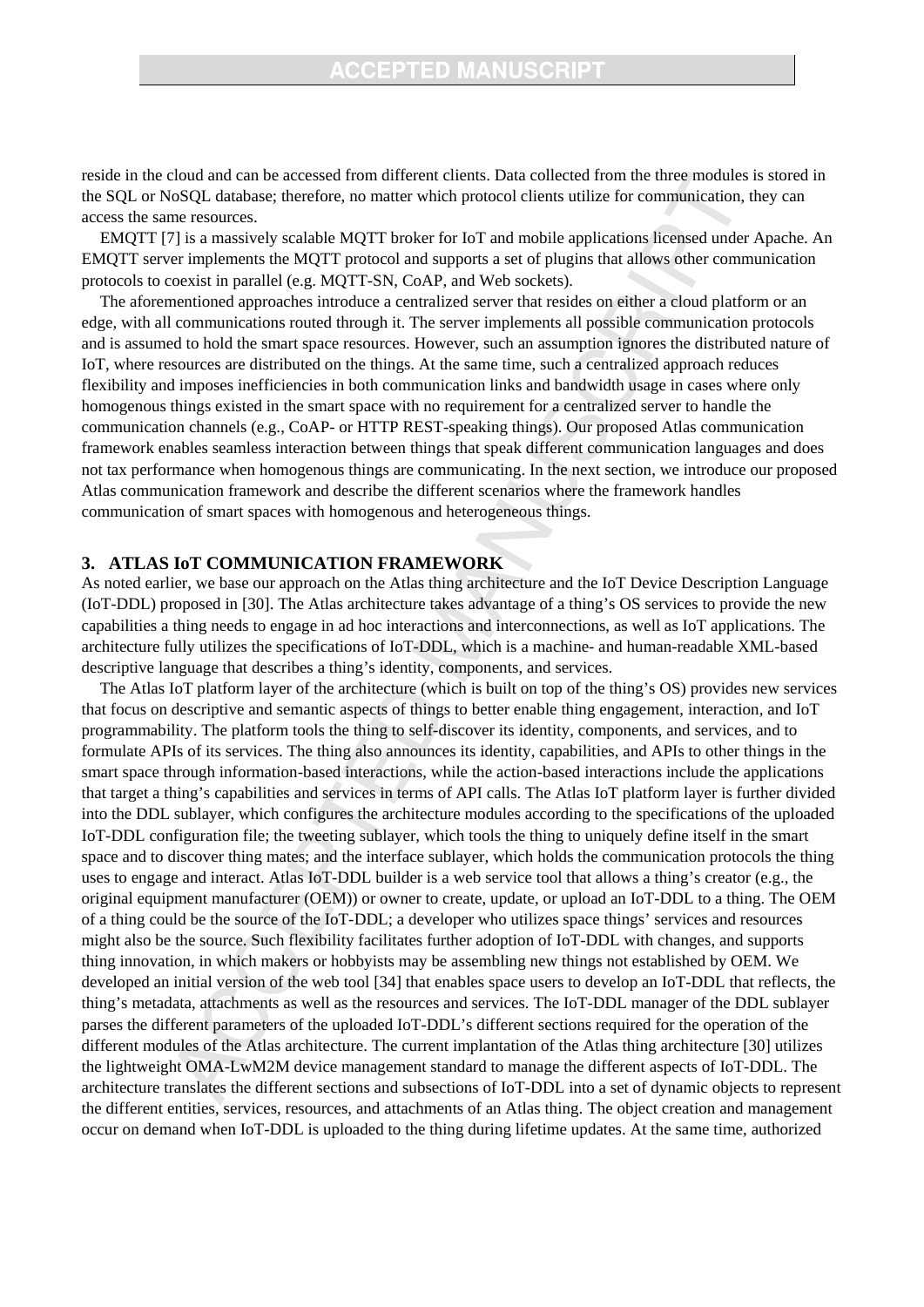## **CCEPTED MANUSCRIPT**

lifetime management and updates from the management server trigger the device manager's object engine module to maintain the corresponding objects and enables the authorized dynamic updates to the IoT-DDL parameters and attributes during the lifetime of the thing.

The interface sublayer, the focus of this paper, currently supports only homogenous communication. The framework also utilizes the idea of expanding thing capabilities through attachments [30]. A thing attachment is an optional and additional accessory linked to the thing to tool it with further functionalities. Such functionalities can extend thing to provide additional services (e.g., log server, data store, software adaptor, specialized user interface, or dashboards) that may require additional resources and assets (e.g., software, manifests, memory storage or processing power). Such thing attachments could either reside on a more powerful platform (e.g., local cloud or edge) on the same smart space network with the things, or on a remotely accessible network. The owner of an attachment (e.g., a consumer electronics thing vendor) provides a well-defined interface to the offered function, where the function is either: 1) an online resource that the thing can access remotely (e.g., off-thing translator – as will be shown in section 3.2) or 2) a programmable object that the thing can download and dynamically integrate and bind with the thing (outside the scope of this paper).

Our proposed Atlas communication framework is composed of three parts: 1) the interface sublayer of the Atlas thing architecture extended to enable seamless interoperability between things that use both similar and different communication protocols; 2) Atlas topics empowered by the idea of MQTT topics to create a set of common channels for things to discover other things and distributed services in the smart space, as well as enable peer-to-peer interactions; and 3) the Atlas protocol translator as a thing attachment, which can be either off-thing, residing on a cloud platform or edge, or an on-thing service running within the Atlas thing architecture. The translator provides protocol translation service to the thing through a set of well-defined interfaces, allowing the thing to communicate and interact with heterogeneous things. The proposed Atlas communication framework utilizes the widely adopted CoAP, HTTP REST, and MQTT IoT communication standards for application-layer network protocol interoperability. Each of these parts are described in detail in the following sections.

An example application, which we implemented, that can benefit from our proposed framework is an infotainment application consisting of a Sports mobile app as a thing in the IoT [35], and a DVR recorder thing that can record games. The DVR and the mobile app, under our architecture, tweet and learn they can form an IoT application where the DVR recorder may offer recording service to the Sports app (details in [35]). This application scenario will benefit from our framework here where the vendor of the DVR may decide to choose one communication protocol or another, yet the interaction will be enabled under our IoT communication framework.

#### **3.1 Atlas IoT Topic Hierarchy**

The framework features the idea of MQTT topics to create a set of common channels ("Atlas topics") that things can use to communicate and interact. Such communication channels enable both the multicast communication paradigm that tools the thing to discover other things and distributed services in the smart space as well as the peer-to-peer communication paradigm for unicast interactions. In this paper, we use "Atlas topic" to refer to the channels on which HTTP REST-, CoAP- and MQTT-speaking Atlas things can communicate, advertise, and interact.

The framework extends the Atlas thing IoT-DDL specifications proposed in [30], which describe the different aspects and dimensions of the thing, to include the Smart Space ID (SSID), Atlas Thing ID (ATID), and the Smart Space Broker (SSB) attributes. SSID is an identifier for the smart space defined by the space owner (e.g., owner name, cellphone number, and zip code of the space) that ensures the uniqueness of the identity between the different smart spaces. ATID is an identifier for the thing defined by the owner or IoT-DDL developer that ensures the uniqueness of the thing for the same smart space. SSB defines the access interface to a broker provided by the space owner or offered by a third party (e.g., MQTT-HiveHQ [9] or Eclipse MQTT sandbox [8]). Learning the SSB is an essential step to establishing an initial shared communication medium through which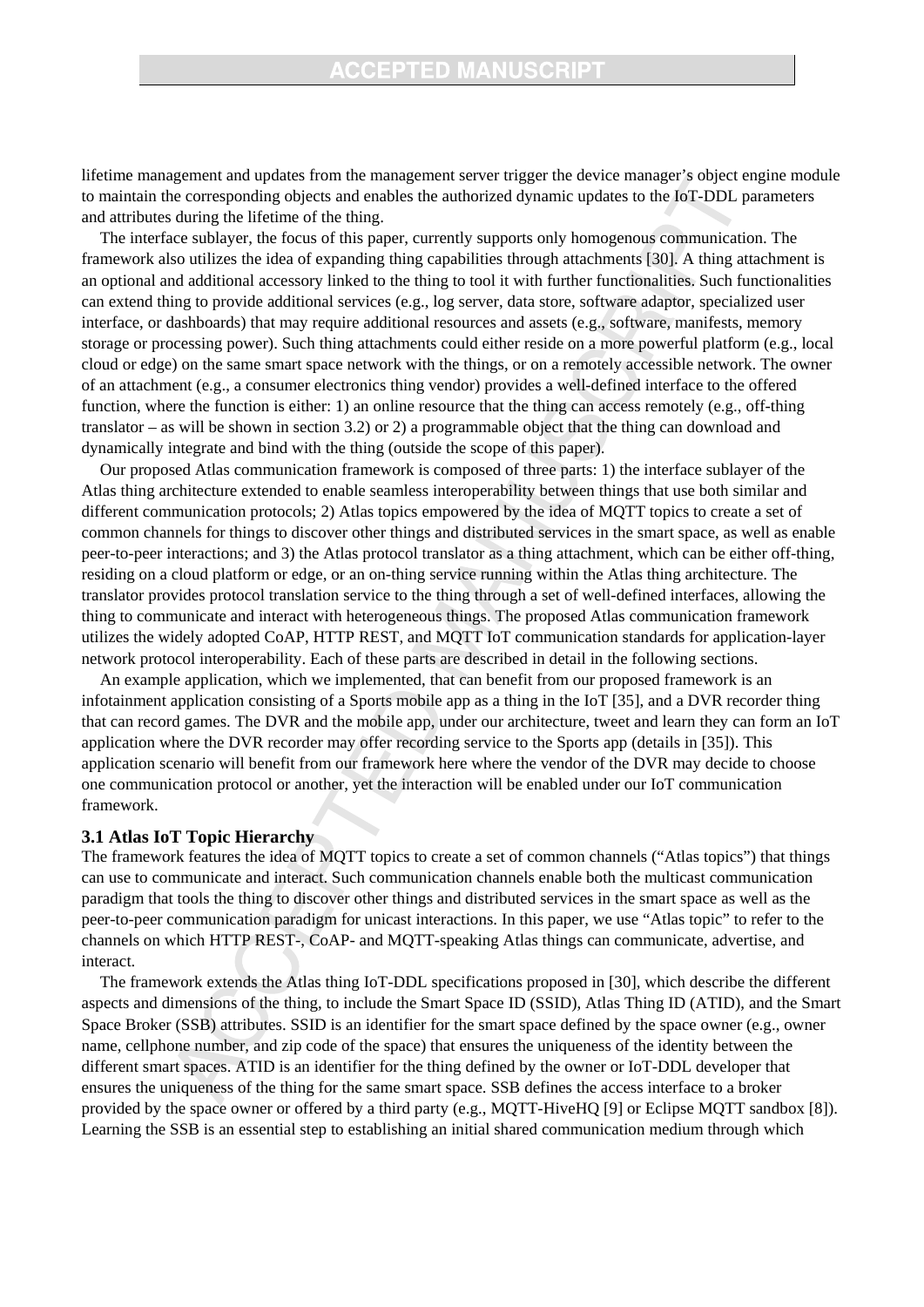smart space things speaking different communication languages can sense their mutual presence and communicate. On powering up an Atlas thing, as illustrated in Fig. 1, the thing connects to the default broker that is indicated by the SSB of IoT-DDL and subscribes to the Atlas topics. MQTT-speaking things connect directly to the broker, while HTTP REST- and CoAP-speaking thing utilize their own Atlas protocol translator, as will be illustrated in section 3.2, to connect and subscribe to this broker. The non-MQTT-speaking things in the scope of this paper are things that speak CoAP or HTTP REST.

To keep the communication channels secure and private, or to utilize a required broker, the framework lets the space owner dynamically assign a new broker to the smart space through one of the shared Atlas topics. The new broker can be an Atlas thing with high capabilities (e.g., memory or power source) that offers broker service to the smart space. The Atlas things in the same smart space must have the same SSID and SSB values to ensure that they can communicate and interact with the same broker using the same channels, as will be discussed later.

To ensure uniqueness, the framework uses the Atlas\_(SSID) topic as the root of the hierarchy under which all Atlas things communication and interactions take place. The root topic (illustrated in Table 1) is further divided into network, multicast, and unicast subtopics. Such subtopics enable things in a smart space to sense the network for the presence of MQTT clients and any required broker that replaces the default broker. The subtopics also allow things to multicast packets and perform peer-to-peer interactions. The three subtopics are described next.



**Figure 1: Smart space broker and HTTP REST-, CoAP- and MQTT-speaking Atlas things.**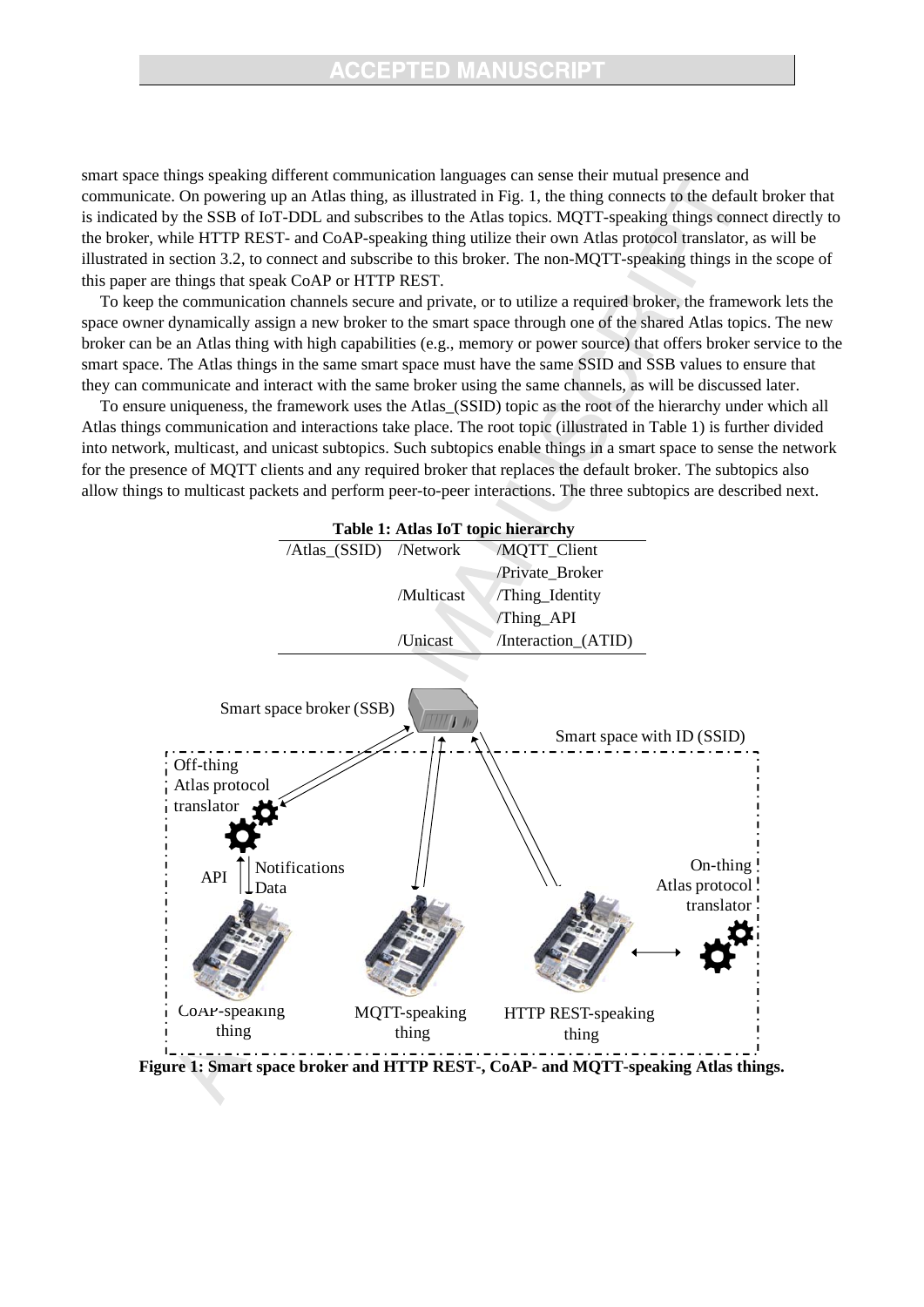### *3.1.1 Network Topic*

The network topic of the Atlas topic hierarchy keeps the thing's attention on network updates through two subtopics: MQTT\_Client and Private\_Broker.

- The MQTT\_Client topic indicates the existence of at least one MQTT-speaking Atlas thing in the smart space. After powering up, an MQTT-speaking thing publishes "true" to the MQTT\_Client to mark the existence of an MQTT thing in the smart space. At the same time, non-MQTT-speaking things subscribed to the topic hierarchy detect the presence of MQTT client(s) in their smart space and route all future unicasting with intended MQTT peers through the broker, which requires an Atlas protocol translator, as will be shown in section 3.1.3. Similarly, multicasting of non-MQTT-speaking things is also routed through the broker, as will be detailed in the next section. The content of the MQTT\_Client topic is empty by default to indicate no MQTT-speaking things exist in the smart space initially.
- The Private Broker topic holds the access information (e.g., URL, IP, and port) for an optional new broker assigned to the current smart space by the space owner. The Private\_Broker topic enables the space owner to specify an alternative broker for the space things to use, other than the default broker defined by SSB of the IoT-DDL. If the content of the topic is null by default, no private broker exists and Atlas things will use the default broker. Such a powerful Atlas thing (which offers broker service) publishes the access information of the offered broker service to the Private\_Broker topic. All other subscribed Atlas things are notified of the new broker, disconnect from the default broker defined by the SSB identified in IoT-DDL, and connect and subscribe to the same topic hierarchy on the new broker.

#### *3.1.2 Multicast Topic*

In the Atlas topic hierarchy, the multicast topic is the topic channel where Atlas things can propagate informationbased interactions to all other Atlas things in the smart space [30]. An Atlas thing announces its presence, identity, and internal entities on the Thing\_Identity topic, and APIs for its offered resources to other things in the smart space on the Thing\_API topic. The multicast topic, which all Atlas things are subscribed to, not only allows an Atlas thing to announce its presence and capabilities, but also enables an Atlas thing to discover other things and the distributed services offered by them. However, as will be mentioned in section 3.1.3, an Atlas thing can unicast an API call for a service offered by another thing on a separate dedicated channel linked to the peer's ID, which guarantees that no other things are listening to the conversation.

The updates on the topics listed under "Network Topic" shape two cases for multicasting. The existence of MQTT-speaking things in the smart space indicated by the MQTT\_Client topic (as the first case), requires the MQTT-speaking things to affect a multicast through the broker and the non-MQTT-speaking things to utilize the translator to multicast through the broker. The absence of MQTT-speaking things, on the other hand (as in the second case), triggers CoAP-speaking things to utilize the UDP multicasting capability of the CoAP standard on the same multicast topics, as illustrated in Fig. 2.

## *3.1.3 Unicast Topic*

The unicast topic of the Atlas topic hierarchy is the topic channel where an Atlas thing can initiate peer-to-peer, action-based interactions in the form of API calls. The action-based interactions enable an Atlas thing to request a specific service or call for an API offered by another Atlas thing in the smart space. With the presence of MQTTspeaking things in the smart space, indicated by the MQTT\_Client topic (as in the first case), each non-MQTTspeaking thing through its translator as well as MQTT-speaking thing subscribes to its Interaction\_(ATID) topic on the broker. Including ATID as part of the topic name ensures that each thing has a unique channel through which other things can initiate a private unicast. An Atlas thing that initiates a unicast interaction publishes to the unicast topic of the corresponding peer using the peer's ATID to ensure that no other things are listening to the conversation.

The absence of MQTT-speaking things (as the second case) triggers non-MQTT-speaking things to utilize the UDP unicasting capability of the CoAP standard on the same topic of the peer (in case of CoAP-speaking things)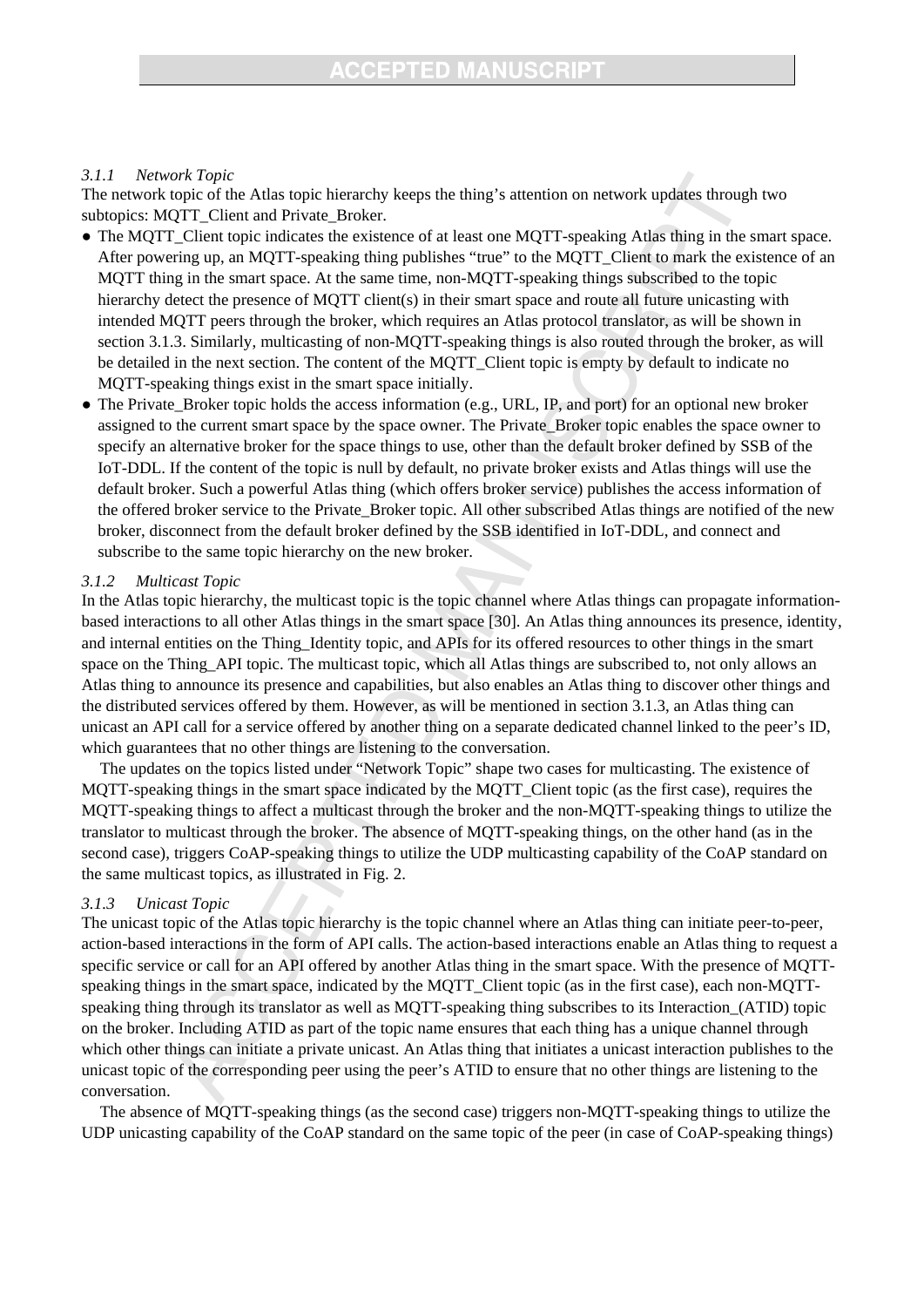and the TCP unicasting capability of HTTP (in the case of HTTP-speaking things), as illustrated in Figs. 2 and 3, respectively. The payload of the unicast interaction contains the API call for the offered service in addition to the API's required arguments for the other thing to handle the execution, as described in [30].



## **3.2 Atlas IoT Protocol Translator**

The Atlas protocol translator provides MQTT translation service for a non-MQTT-speaking thing through a set of well-defined programmed interfaces for the seamless interaction with MQTT things. The proposed translator is a thing attachment [30] that can either be an off-thing accessory residing on a remote platform (e.g., cloud platform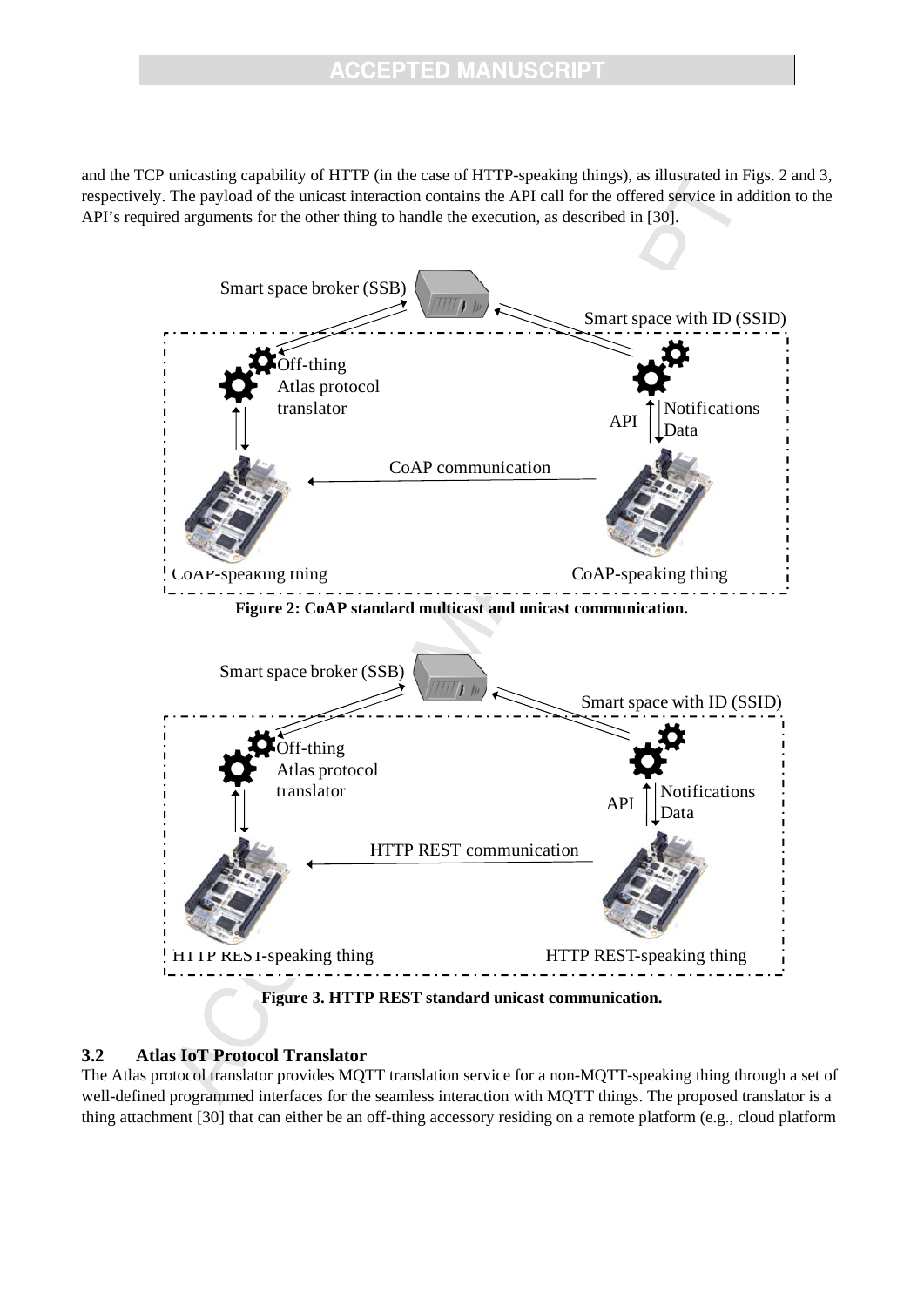or edge device) or an on-thing service that is executed by the thing itself, as will be explained in section 3.3. In either case, the Atlas thing interfaces with its own protocol translator and asks the translator to (a) connect to the broker identified by SSB and subscribe to the Atlas topic hierarchy; or (b) multicast or unicast data on specific topics through the interface functions depicted in Table 2. The translator, in return, notifies the thing of updates published to Atlas topics and interactions destined to the thing's unicast topic through the appropriate interface function.

**Table 2: Translator interface functions** 

**Method** *EstablishConnection* **Input** [translator IP and Port] **Method** *BrokerSettings* **Input** [*SSB* and Atlas Topic Hierarchy] **Method** MulticastPublish **Input** [Multicast Topic] **Method** UnicastPublish **Input** [Unicast Topic]

The Atlas protocol translator, as illustrated in Fig. 4, is composed of the following modules:

- The *translator gateway* accepts translation requests received from the connected non-MQTT-speaking thing through the interface function *EstablishConnection* and hands them to the *packet dispatcher and response builder* module. The gateway module also opens a communication channel with the broker indicated by the parameters of the *EstablishConnection* request and hands the responses from the packet dispatcher and response builder module back to the connected thing.
- The *packet analyzer and response builder* performs two functions. First, it interprets the received translation request on the interface functions. The request can be to (a) establish a connection with a broker and subscribe to the topic hierarchy (the *BrokerSettings* interface function), (b) publish data to a specific multicast topic (the *MulticastPublish* interface function), or (c) unicast an interaction topic (the *UnicastPublish* interface function). The packet analyzer submodule forwards the request to the connection manager, multicast handler, or the unicast handler, respectively. The module's second function is to capture MQTT responses on these requests from the broker and map them to the connected thing through the interface functions. It should be noted that each interface function request is processed on a separate thread, in which the thread is blocked until the packet dispatcher and response builder returns the response.
- The *connection manager* handles the requests from non-MQTT-speaking things to establish a connection with a broker and to subscribe to topic hierarchy (specified from the inputs to the *BrokerSettings* interface function). The manager also handles new connections to new private brokers that publish their existence to the Private\_Broker topic. MQTT acknowledges on broker connection and subscriptions as well as when data notifications are handed back to the response builder submodule to notify the connected thing.
- The *multicast handler* translates data posting requests to a multicast topic (the *MulticastPublish* interface function) into MQTT publish requests to the *proxy client* and hands the acknowledgment back to the response builder submodule.
- The *unicast handler* translates the interaction requests to the unicast topic (the *UnicastPublish* interface function) into MQTT publish requests to the *proxy client* and hands the acknowledgment back to the response builder submodule.
- The *proxy client* is a lightweight client process that handles the connection, subscription, and publishing of MQTT packets to the broker specified by the connected thing through the gateway module. The proxy client also hands acknowledgments and data notifications back from the broker to the connection manager, multicast handler, and unicast handler modules according to the content.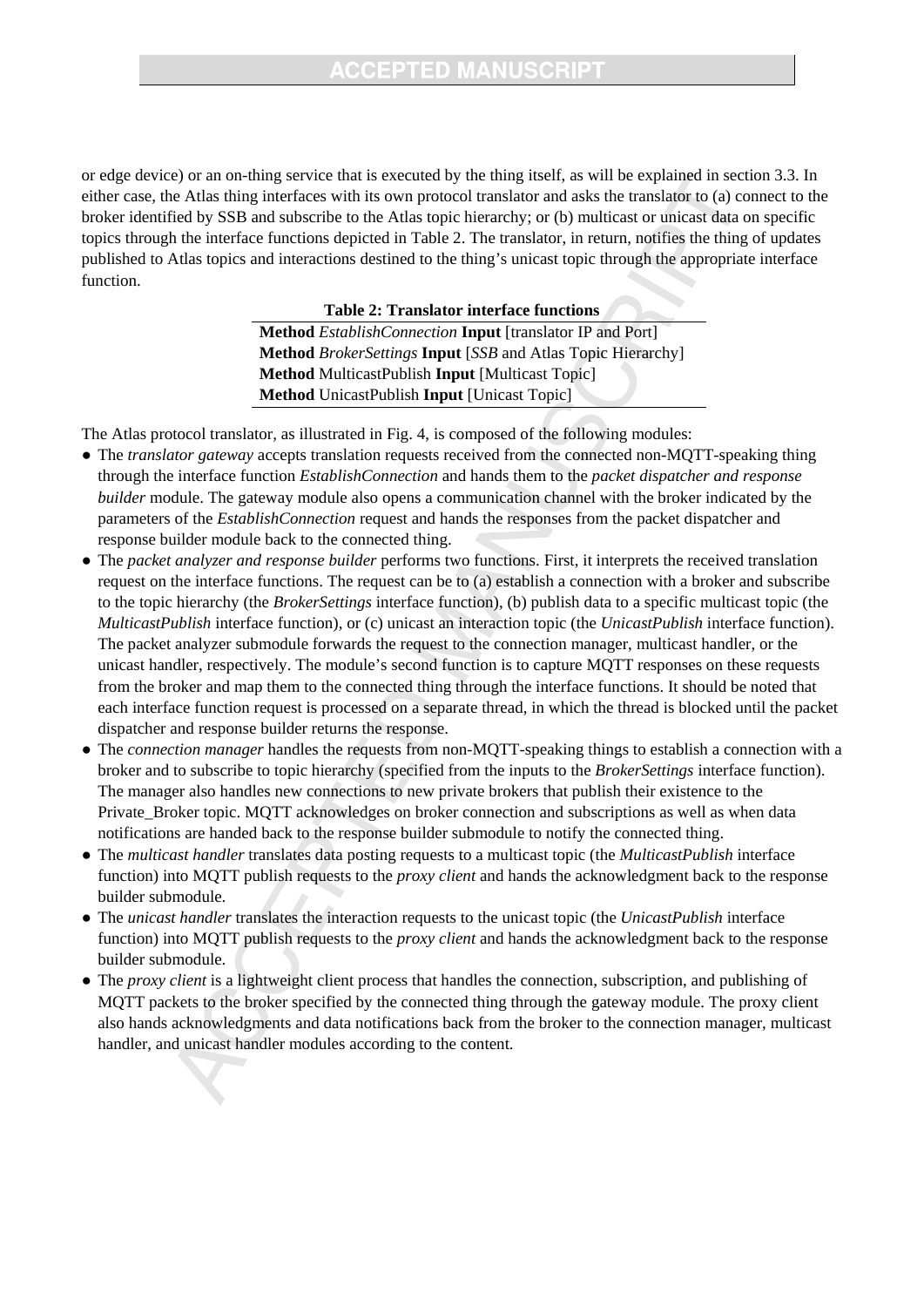

**Figure 4: Atlas protocol translator.** 

For a precise and clear illustration of the operation of the proposed Atlas on- and off-thing protocol translator, we provide an algorithmic representation of the translator below. We also provide, in section 3.3, an algorithmic representation of operation of the proposed framework (Atlas IoT topic hierarchy, the Atlas IoT protocol translator, and the extended interface sublayer of the Atlas thing architecture). The algorithm creates a set of event call-back functions that are triggered on specific events (e.g., connection request from an Atlas thing, request to publish to topic, received updates on a subscribed topic) and the different interface functions defined in table 2.

| Atlas protocol translator                                   |                                                                                       |  |  |
|-------------------------------------------------------------|---------------------------------------------------------------------------------------|--|--|
| Algorithm:                                                  |                                                                                       |  |  |
| $*SSID$                                                     | //Smart space id, default empty                                                       |  |  |
| *ATID                                                       | //Atlas thing id, default empty                                                       |  |  |
| $^*MQTT\_Exist$                                             | //MQTT client exist, default false                                                    |  |  |
| *Current Broker                                             | //Broker access info, default empty                                                   |  |  |
|                                                             | 1. Set an event listener (Connection request from Atlas thing)                        |  |  |
| 2.                                                          | Set SSID to the smart space id of the connected thing                                 |  |  |
| 3.                                                          | Set ATID to the atlas thing id of the connected thing                                 |  |  |
|                                                             | 4. Set an event listener (Broker settings information from the connected Atlas thing) |  |  |
| 5.                                                          | Set Current_Broker according to the broker information                                |  |  |
| 6.                                                          | Connect to the Current_Broker                                                         |  |  |
| 7.                                                          | Subscribe to the Atlas topic hierarchy                                                |  |  |
|                                                             | 8. Set an event listener (updates on MQTT_Client topic)                               |  |  |
| Set <i>MQTT_Exist</i> to true<br>9.                         |                                                                                       |  |  |
| 10. Set an event listener (updates on Private_Broker topic) |                                                                                       |  |  |
| 11.                                                         | Disconnect from the Current_Broker                                                    |  |  |
| 12.                                                         | Set the <i>Current_Broker</i> is the new broker                                       |  |  |
| 13.                                                         | Connect to the Current_Broker                                                         |  |  |
| 14.                                                         | Subscribe to the Atlas topic hierarchy                                                |  |  |
| 15.<br>Set <i>MQTT_Exist</i> to false                       |                                                                                       |  |  |
|                                                             | 16. Set an event listener (publish request on multicast or unicast topic)             |  |  |

17. **If** *MQTT\_Exist* is true **then**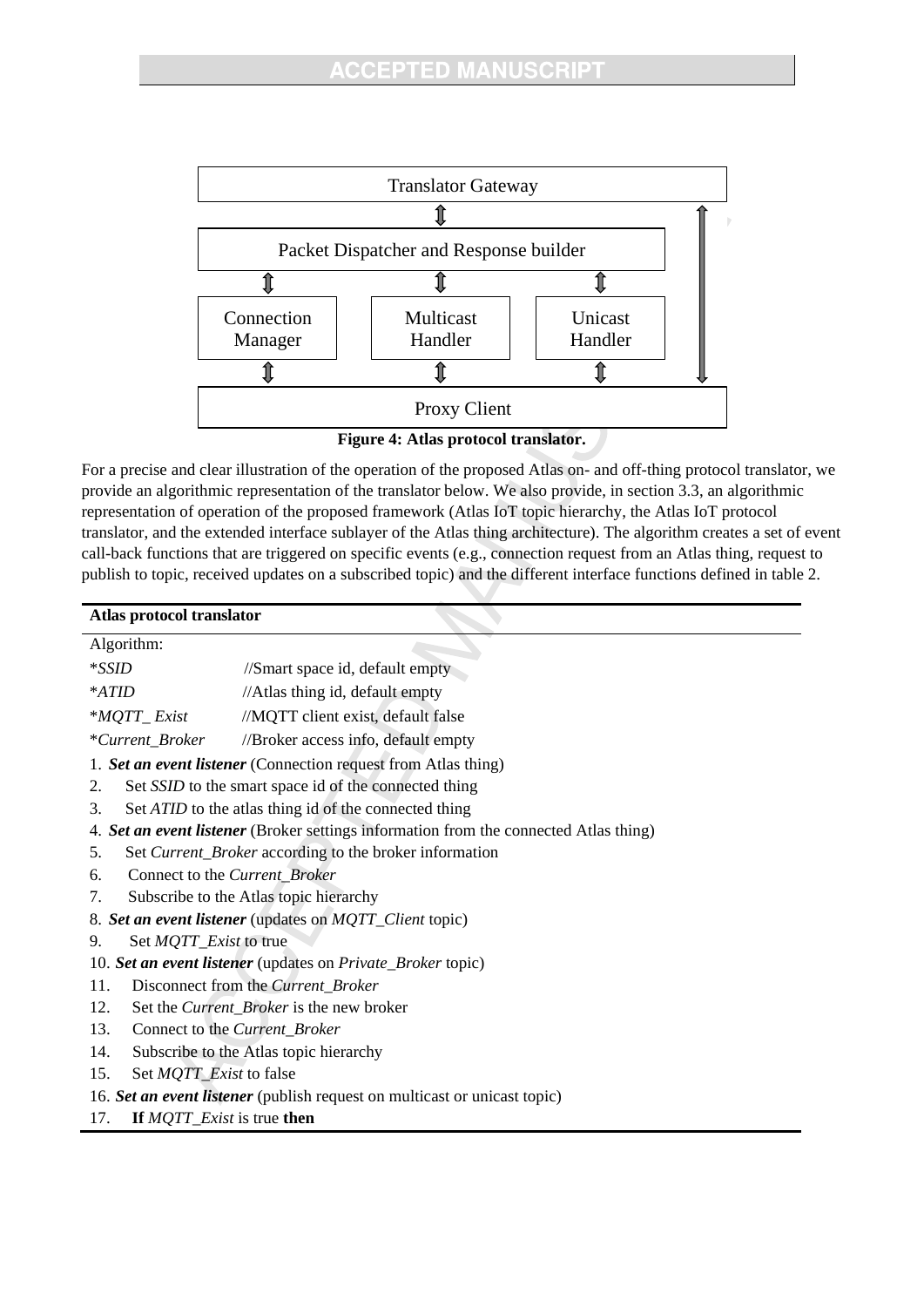- 18. Build an MQTT packet with the input payload
- 19. Publish the MQTT packet to the input topic
- 20. **end if**
- 21. *Set an event listener* (updates on Multicast or Unicast topic)
- 22. Parse the received MQTT response
- 23. Reply on the connected Atlas thing with the received payload and the corresponding topic
- 24. *Set an event listener* (Broker is down)
- 25. Set *Current\_Broker* to the default SSB broker
- 26. Connect to the *Current\_Broker*
- 27. Subscribe to the Atlas topic hierarchy
- 28. Set *MQTT\_Exist* to false
- 29. *Set an event listener* (Atlas Thing connection is down)
- 30. Disconnect from the *Current\_Broker*

## **3.3 Atlas Architecture Interface Sublayer**

We extended the current interface sublayer of the Atlas thing architecture with further capabilities to enable the seamless interaction between the things that speak similar languages as well as things that speak different languages. The Atlas architecture [30] enables a thing in a smart space to engage in ad hoc interactions and interconnections, as well as IoT applications through a set of new services. Such services focus on descriptive and semantic aspects of things to better enable thing engagement, interaction, and IoT programmability. The platform tools the thing to self-discover its identity, components, and services, and to formulate APIs of its services. The thing also announces its identity, capabilities, and APIs to other things in the smart space through informationbased interactions, while the action-based interactions include the applications that target the thing's capabilities and services in terms of API calls. The original interface sublayer of the architecture (the focus of this subsection), through which the communication protocols the thing speaks to engage and interact, currently supports only homogenous communication. Fig. 5 illustrates the Atlas thing architecture with a focus on the interface sublayer with the extended capabilities.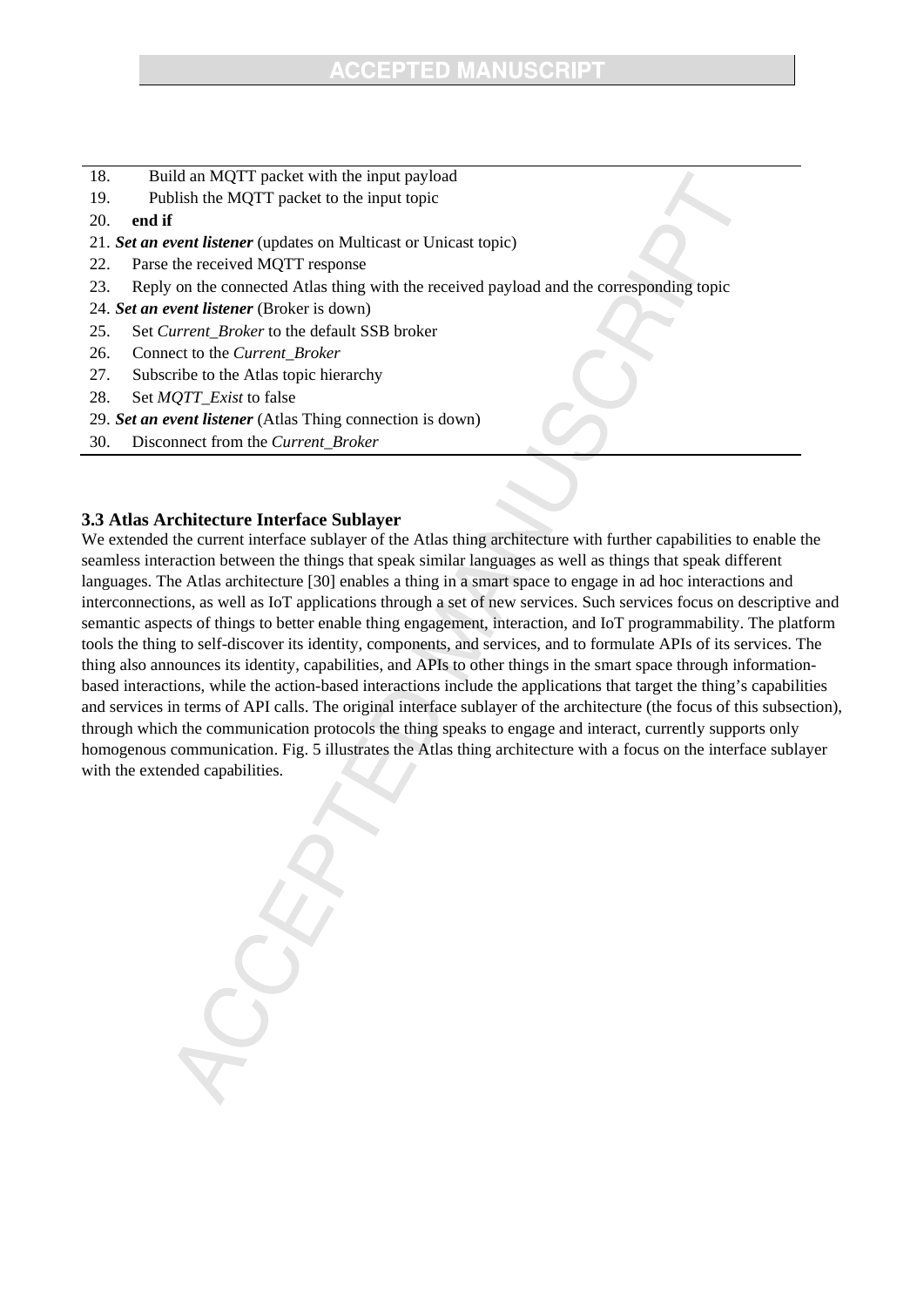

## **Figure 5: Atlas architecture with focus on the interface sublayer.**

The extended interface sublayer of the Atlas thing architecture is composed of the following modules:

- The *packet sniffer* senses communication packets and classifies them as either homogenous packets of the same language that the thing speaks or heterogeneous packets received from the connected Atlas protocol translator.
- The *primary packet engine* handles the homogenous requests and interactions received, and builds the corresponding responses to the requesters.
- The *proxy packet engine* handles the heterogeneous requests and interactions destined for the translator manager and captures the responses to the requesters.
- The *translator manager* is either an on-thing attachment of the Atlas protocol translator or an off-thing attachment of the same. In the latter case, the translator manager opens and manages a communication channel with the protocol translator through the well-defined interfaces depicted in table 2.
- The *topic repository* keeps track of the latest published values to the various Atlas topics and interacts with the tweeting sublayer of the Atlas thing architecture to access both information-based and action-based tweets and interactions.

In this section, we described our Atlas IoT heterogeneous communication framework by presenting the Atlas IoT topic hierarchy, the Atlas IoT protocol translator, and the extended interface sublayer of the Atlas thing architecture. Seeking a precise and clear definition of our proposal, we provide an algorithmic representation of the framework below.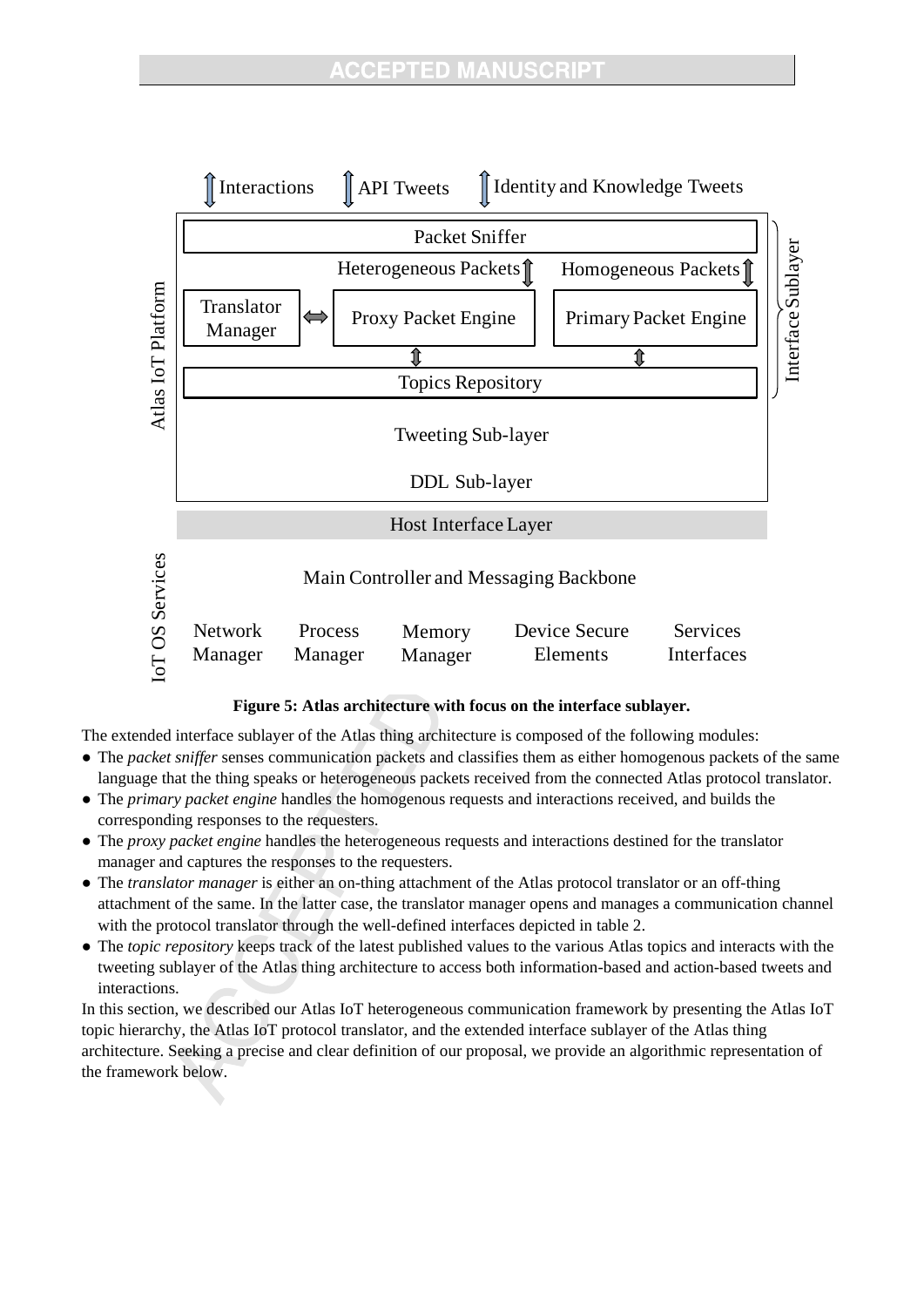| Algorithm:                               |                                                                    |  |  |
|------------------------------------------|--------------------------------------------------------------------|--|--|
| $*SSID$                                  | //Smart space id, default empty                                    |  |  |
| $*ATID$                                  | //Atlas thing id, default empty                                    |  |  |
| *MQTT_Exist                              | //MQTT client exist, default false                                 |  |  |
| *Current_Broker                          | //Broker access info, default empty                                |  |  |
| <i>*Native_Language</i>                  | //Communication protocol, default empty                            |  |  |
| <i>*Topic_Map</i>                        | //record for each topic, default empty                             |  |  |
|                                          | <i>*Translator_settings //Atlas translator info, default empty</i> |  |  |
| Powering Atlas thing<br>1.               |                                                                    |  |  |
| Call <i>Initialize</i> method<br>$2_{-}$ |                                                                    |  |  |
| Call Event_Handler method<br>3.          |                                                                    |  |  |
| while true do<br>4.                      |                                                                    |  |  |
| Call Interaction Handler method<br>5.    |                                                                    |  |  |
| end while<br>6.                          |                                                                    |  |  |

The supporting algorithm *Initialize*, which configures the different modules of the interface sublayer of the Atlas thing architecture according to the uploaded IoT-DDL, is specified as follows.

- 1. Read *SSID, ATID, Current\_Broker, Native\_Language and Translator\_settings* parameters from the uploaded IoT-DDL
- 2. *If* the Atlas thing provides private broker service **then**
- 3. Connect to the *Current\_Broker*
- 4. Publish broker access information to Private\_Broker
- 5. Disconnect from the *Current\_Broker*
- 6. Change *Current\_Broker* to the new broker

7. **end if** 

The supporting algorithm Event\_Handler, which initializes communication channels and creates event call-back functions that are triggered on specific events (e.g., a packet is received, the broker connection is down, or a MQTT client is in the smart space), is specified below. The event listener is a call-back mechanism used and developed by the communication standards (MQTT, CoAP, and HTTP REST) to track specific events.

#### **Method** *Event\_Handler*: **Initialize communication channels and listeners for events**.

| 31. If Native_Language is MQTT then |
|-------------------------------------|
|-------------------------------------|

- 32. Connect to the *Current\_Broker*
- 33. Set *MQTT\_Exist* to true
- 34. Publish true to MQTT\_Client topic
- 35. Subscribe to Atlas topic hierarchy
- 36. *else if Native\_Language* is CoAP or HTTP-REST **then**
- 37. Connect to translator using *Translator\_settings*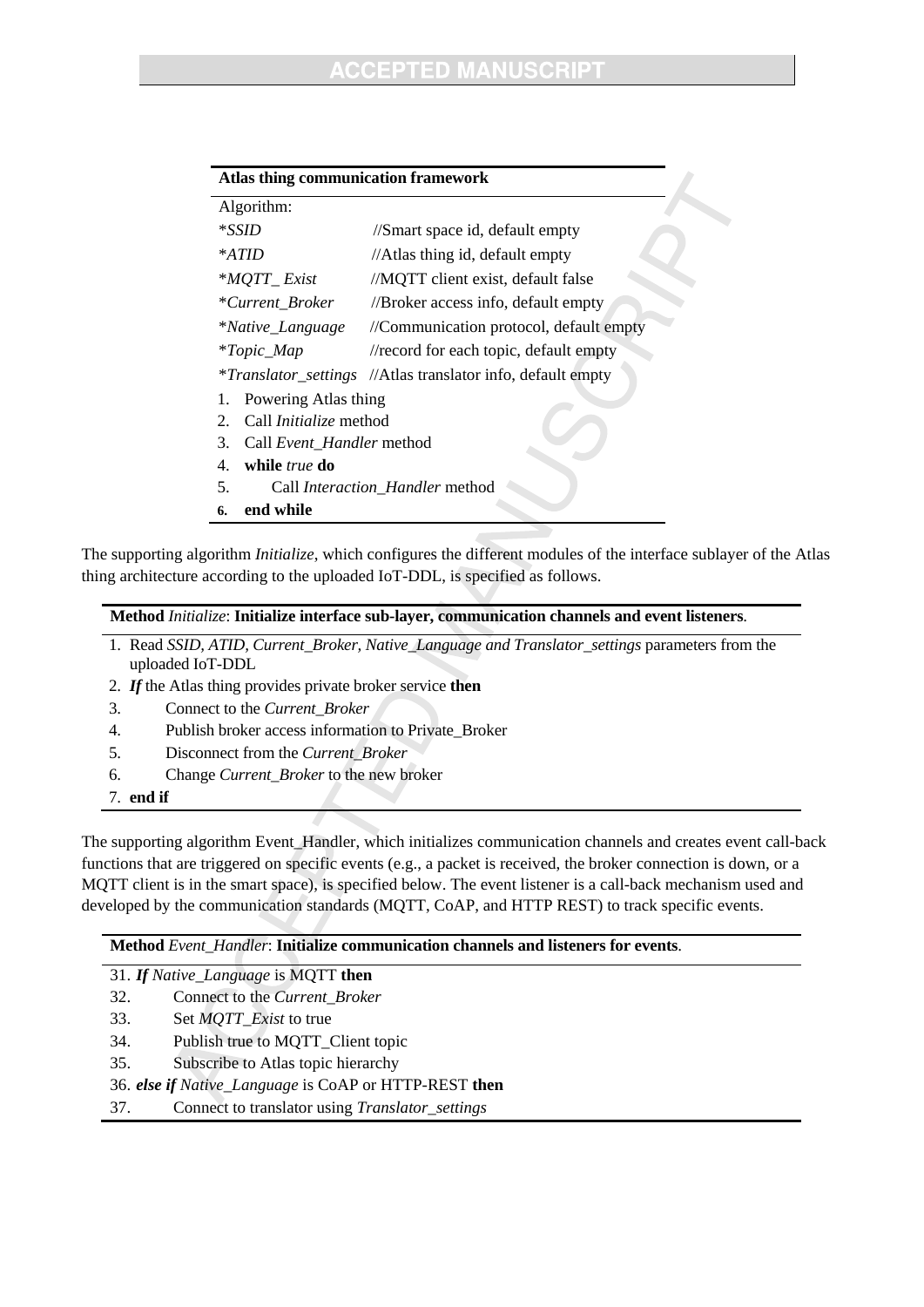- 38. Subscribe to Private\_Broker and MQTT\_Client topics
- 39. *Set an event listener* (MQTT\_Client topic update)
- 40. Set *MQTT\_Exist* to true
- 41. Subscribe to multicast topics and the unicast topic

## 42. **end if**

- 43. //the above if-else statements handle both MQTT and non MQTT speakers differently
- 44. //the next events' call back functions handle both similarly
- 45. *Set an event listener* (Packet received)
- 46. Call *Interaction\_Handler* method
- 47. *Set an event listener* (Private\_Broker topic update)
- 48. Disconnect from the current broker
- 49. Change *Current\_Broker* to the new broker
- 50. Call *Event\_Handler* method
- 51. *Set an event listener* (Broker is down)
- 52. Set *Current\_Broker* to the default SSB broker of IoT-DDL
- 53. Call *Event\_Handler* method

The supporting algorithm Interaction\_Handler, which builds multicast and unicast interactions as well as interactions' responses to other things in the smart space, is specified as follows.

**Method** *Interaction\_Handler*: **Creates outgoing interactions and processes incoming interactions**.

- 1. *If* new interaction **then //**Creating outgoing interaction
- 2. Build up the interaction
- 3. *If* Multicast interaction **then**
- 4. *If MQTT\_Exist* **then**
- 5. *If Native\_Language* is MQTT **then**
- 6. Publish interaction to the corresponding multicast topic
- 7. *Else if Native\_Language* is CoAP or HTTP **then**
- 8. Publish interaction through translator to the corresponding multicast topic
- 9. **end if**
- 10. *else if Native\_Language* is CoAP **then**
- 11. CoAP UDP-multicast the interaction to the corresponding multicast topic
- 12. **end if**
- 13. *else* **//** Unicast interaction
- 14.*If Native\_Language* is CoAP & peer is CoAP **then**
- 15. CoAP UDP-unicast the interaction to the corresponding unicast topic
- 16.*else if Native\_Language* is HTTP & peer is HTTP **then**
- 17. HTTP-REST TCP-unicast the interaction to the corresponding unicast topic
- 18.*else if Native\_Language* is CoAP & peer is non CoAP **then**
- 19. Post the interaction through the Atlas protocol translator to the corresponding unicast topic
- 20.*else if Native\_Language* is HTTP & peer is non HTTP-REST **then**
- 21. Post the interaction through the Atlas protocol translator to the corresponding unicast topic
- 22.*else* //MQTT speaking thing
- 23. Publish interaction to the corresponding unicast topic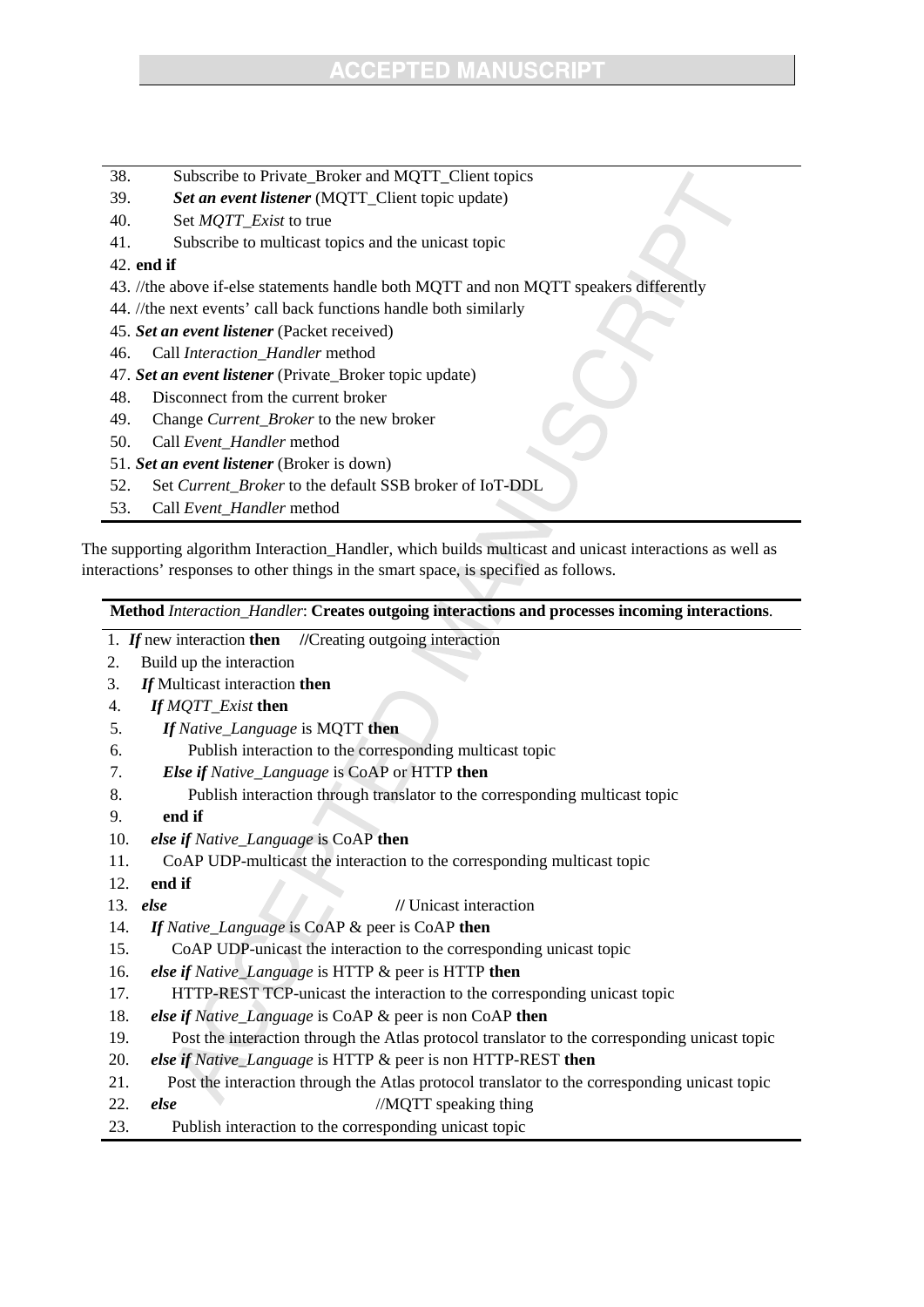| end if<br>24.                       |                                                      |  |
|-------------------------------------|------------------------------------------------------|--|
| $25.$ end if                        |                                                      |  |
| $26.$ else                          | //Processing an incoming interaction                 |  |
| 27. Parse request                   |                                                      |  |
| 28. If (Multicast interaction) then |                                                      |  |
| Update the Topic_Map<br>29.         |                                                      |  |
| 30. else                            | //unicast interaction received on Interaction_(ATID) |  |
| 31.                                 | Build up the corresponding response interaction      |  |
| Jump to line 14<br>32.              |                                                      |  |
| end if<br>33.                       |                                                      |  |
| 34. end if                          |                                                      |  |

The proposed framework imposes some requirements on things to be part of such an interoperable multiprotocol ecosystem and to enable a smooth interaction with thing mates that utilize similar or different communication protocols. First, Atlas things are assumed to have an Internet connection (e.g., Wi-Fi, Ethernet, or cellular network) if the default SSB specified in the IoT-DDL or the private broker required by the space owner is not in the things' local network. Second, Atlas things are assumed to have an operating system (e.g., Android, embedded Linux, ARM Mbed-OS [33], or Google Brillo [32]) that supports multithreading, where the thing can create a bidirectional communication channel that can interact and listen for interactions simultaneously. Seeking a clear illustration of the operation of the Atlas protocol translation, we provide the transition state diagram in figure 6 below.



Figure 6: State transition diagram for the operation of the on-thing and off-thing Atlas protocol translators.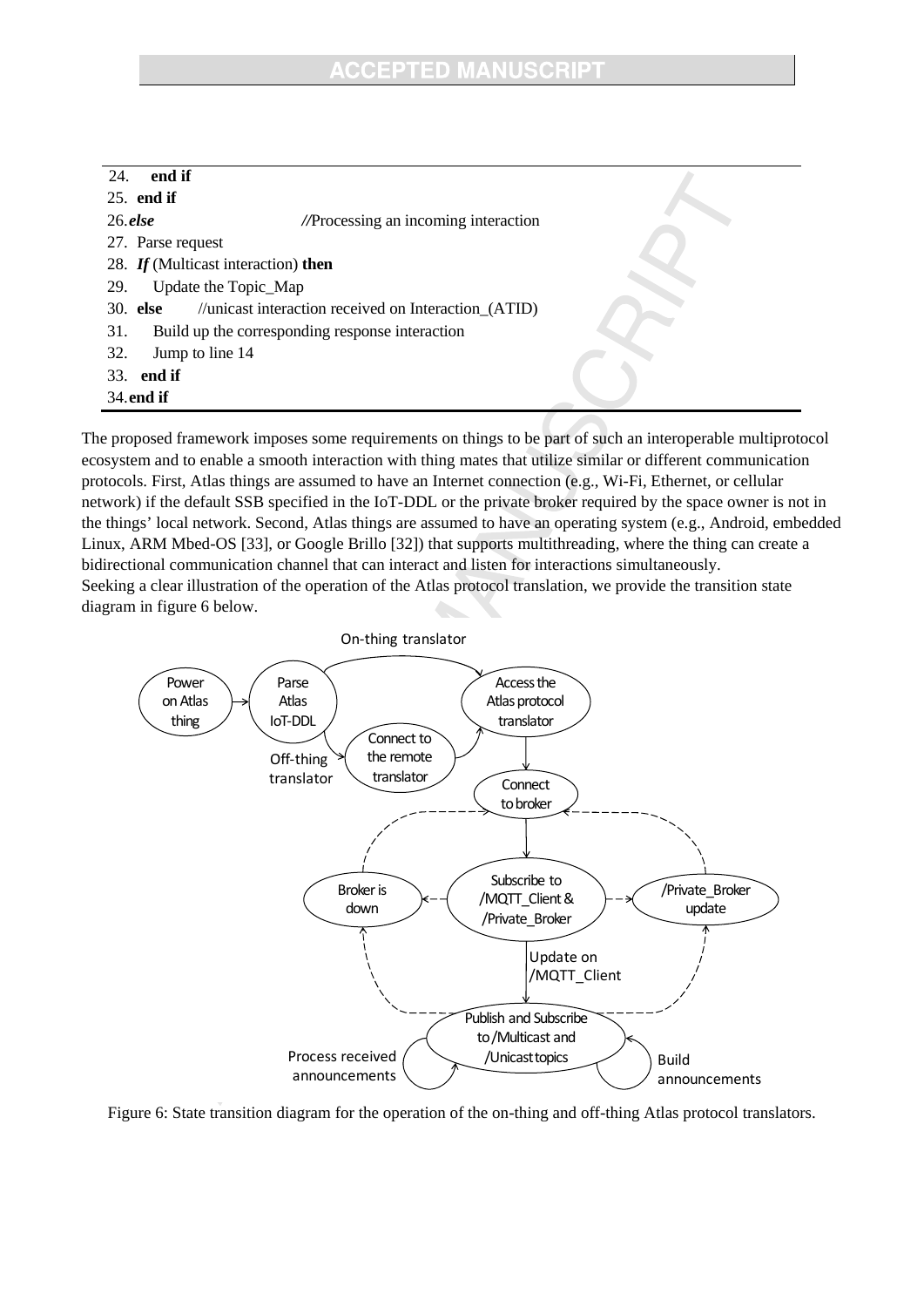## **4. IMPLEMENTATION AND BENCHMARKING**

In this section, we give an overview of the communication protocols and how the IoT-DDL of an Atlas thing reflects the proposed framework attributes for an interoperable ecosystem. We then provide a benchmarking study to measure energy consumption as well as the code footprint of the different aspects of each protocol. The aspects benchmarked are the engagement of the thing with other things through multicasting its presence, unicasting interactions (e.g., issuing API calls) and listening to similar interactions sent by thing mates in the smart space. This section also describes the implementation details of engaging the Atlas communication framework in various homogenous and heterogeneous network scenarios. The framework adopts the open source C++ implementation of CoAP developed by Noisy Atom [23], C/C++ implementations of MQTT developed by the Paho Eclipse project [22], and HTTP REST developed by the C Curl library [24]. The framework also utilizes a connection with the cloud-based MQTT broker HiveMQ dashboard [9] as the default broker defined by SSB in the Atlas thing IoT-DDL. The things used in this study are Raspberry Pi Model B and Beaglebone black sensor platforms with the specifications listed in Table 3. The benchmarking and implementation demonstrate the feasibility of the framework on these real platforms.

| Table 3: Sensor platform specifications |                                |                                    |  |
|-----------------------------------------|--------------------------------|------------------------------------|--|
| Specifications                          | Raspberry Pi Model B           | <b>Beaglebone Black</b>            |  |
| <b>OS</b>                               | Raspbian                       | Angstorm                           |  |
| Processor                               | 900 MHz Quadcore ARM Cortex A7 | 1 G-Hz Sitara AM3359 ARM Cortex A8 |  |
| Network Module                          | <b>Onboard Ethernet</b>        | <b>Onboard Ethernet</b>            |  |
| <b>RAM</b>                              | - GB                           | 512 MB                             |  |

### **4.1 IoT-DDL Specifications of the Atlas IoT heterogeneous communication framework**

This section shows how the Atlas thing IoT-DDL configuration file is extended to enable the proposed framework and engage the communication language (detailed in section 2.1) the thing speaks. IoT-DDL specifications [30] describe the different parts and accessories of a thing in a smart space through a set of attributes, parameters, and properties. The structure of IoT-DDL is divided into (a) the Atlas thing section, which characterizes the thing as a whole, describing the different resources and components on board; (b) the thing entities section, which describes the different types of entities (hardware, software, or hybrid) that can be embedded, built in, or connected to the thing; and (c) the thing attachments section, which describes the different cloud-based and on-thing accessories that expand the thing's functionalities and resources.

The descriptive metadata subsection of the Atlas thing section of IoT-DDL specifications, as illustrated in Fig. 7, is the subsection that is used to uniquely identity the thing in the smart space, by providing its ATID (line 8), the smart space SSID (line 9), and the thing's vendor, owner, model, and type (line 2 to 7). The IoT-DDL manager module of the DDL sublayer of the architecture parses the attributes of the descriptive metadata subsection and configure the parameters of the Identity parser module of the DDL sublayer to uniquely identify the thing [30]. Another IoT-DDL subsection of the Atlas thing section is the network manager. The network manager describes the network connection capabilities in terms of the mounted network module (e.g., Wi-Fi or Bluetooth), network access information, and preferences (lines 3–5). The network manager lists the required attributes and properties of the communication protocol that the thing speaks (lines 6–10). The network manager section also, as illustrated in Fig. 8, includes configuration of the SSB broker for the thing to initially connect to as well as the Atlas topics (lines 11–17) for the thing to subscribe to either directly (for the MQTT-speaking things) or through the Atlas protocol translator (for the non-MQTT-speaking things, as will be declared in the thing attachment section of IoT-DDL). The IoT-DDL manager module of the DDL sublayer of the architecture parses the attributes of the network manager subsection and configures the parameters of the Interface sublayer of the architecture for the thing to start interact with other things in the smart space.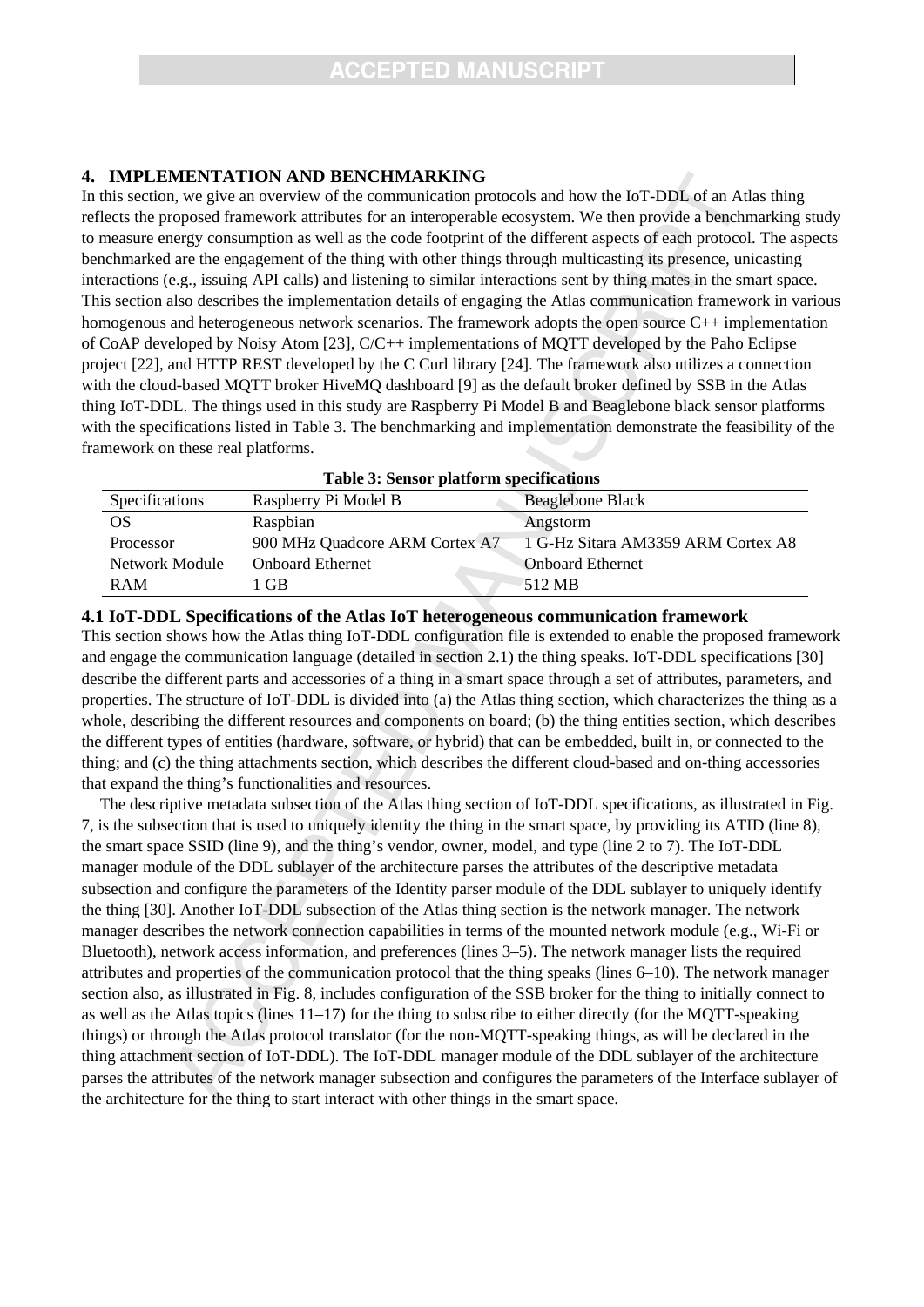- 1. <Descriptive\_Metadata>
- 2. <Thing\_Owner>CISE-UF</Thing\_Owner>
- 3. <Thing\_Name>Raspberry Pi</Thing\_Name>
- 4. <Thing\_Id>RPi1</Thing\_Id>
- 5. <Thing\_Model>B+</Thing\_Model>
- 6. <Thing\_ShortDescription>sensor-platform </Thing\_ShortDescription>
- 7. <Thing\_Type>ThingOfThings</Thing\_Type>
- 8. <Thing\_ATID>AtlasThing128</Thing\_ATID>
- 9. <Thing\_SSID>SmartSpace326012</Thing\_SSID>

10. ….

11. </Descriptive\_Metadata>

**Figure 7: The descriptive metadata section in the IoT-DDL for an Atlas thing.** 

| 1. <administrative_metadata></administrative_metadata>                               |
|--------------------------------------------------------------------------------------|
| <network_manager><br/>2.</network_manager>                                           |
| <module>Wifi</module><br>3.                                                          |
| 4.<br>$\langle \text{Type} \rangle$ External USB $\langle \text{Type} \rangle$       |
| <network_name>ATLAS</network_name><br>5.                                             |
| <transport_protocol>TCP</transport_protocol><br>6.                                   |
| <communication_protocol>CoAP </communication_protocol><br>7.                         |
| 8.<br><mulicast_address>266.1.1.1</mulicast_address>                                 |
| <listen port="">5755</listen><br>9.                                                  |
| <interaction port="">4322</interaction><br>10.                                       |
| 11.<br>$<$ SSB>broker.hivemq.com:1883 $<$ /SSB>                                      |
| <topic_root>Atlas</topic_root><br>12.                                                |
| 13.<br><network_mqttclient>/Network /MQTT_Client </network_mqttclient>               |
| <network_privatebroker>/Network /Private_Broker </network_privatebroker><br>14.      |
| <multicast_thingidentity>/Multicast/Thing_Identity </multicast_thingidentity><br>15. |
| <multicast_api>/Multicast/Thing_API </multicast_api><br>16.                          |
| <unicast>/Unicast/Interaction</unicast><br>17.                                       |
| 18.                                                                                  |
| <br>19.                                                                              |
| 20.                                                                                  |
| 21.                                                                                  |

**Figure 8: The network manager subsection in the IoT-DDL for a CoAP-speaking Atlas thing.** 

The thing attachment section of the IoT-DDL specifications includes the protocol translator for CoAP- and RESTspeaking things. The protocol translator subsection includes the different attributes and parameters to configure the translator (in case of an on-thing translator) or to create a communication channel with the translator (in case of an off-thing translator as shown in Fig. 9).

|    | 1. <thing_attachment></thing_attachment>                             |
|----|----------------------------------------------------------------------|
| 2. | <protocol_translator></protocol_translator>                          |
| 3. | $\langle \text{Type}\rangle$ of f-thing $\langle \text{Type}\rangle$ |
| 4. | <description>Atlas protocol translator</description>                 |
| 5. | <translator url="">192.168.0.4</translator>                          |
| 6. | <translator port="">57577</translator>                               |
|    | <transport_protocol>TCP</transport_protocol>                         |
| 8. | <availability>Enabled</availability>                                 |
|    |                                                                      |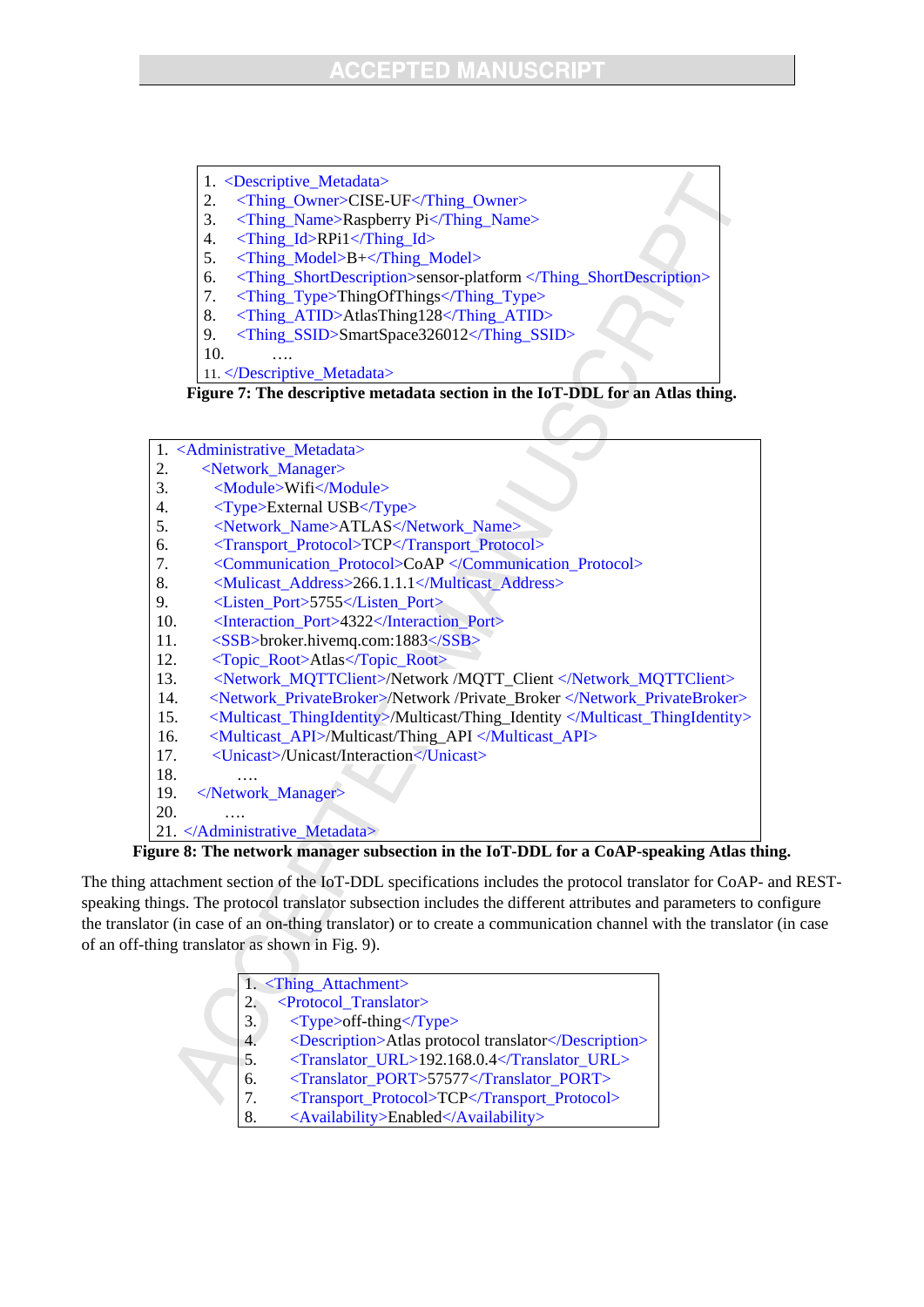## **CCEPTED MANUSCRIP1**

| $\cdots$                                                                          |  |
|-----------------------------------------------------------------------------------|--|
| $\vert$ 10. $\langle$ Protocol Translator>                                        |  |
|                                                                                   |  |
| $\vert$ 12. $\langle$ Thing_Attachment $\rangle$                                  |  |
| $'$ thing Atlas nuctural two relates in the thing often hypert section in the LeT |  |

**Figure 9: An off-thing Atlas protocol translator in the thing attachment section in the IoT-DDL.** 

#### **4.2 Benchmarking Code Footprint and Energy Consumption of Basic Communication Operations**

To characterize our proposed framework in terms of concrete metrics we measured its various code footprints and the energy cost of all its basic operations. We measured the code footprint of the different features of the proposed Atlas communication framework. The code footprint depicted in table 4, in kilobytes, represents the compressed version of the code files and libraries of the proposed framework components and features.

#### **Table 4: Code footprint (in kilobytes) for the different features of Atlas communication framework**

| Feature                             | Code footprint |
|-------------------------------------|----------------|
| Atlas thing architecture            | 85             |
| MQTT client library [22]            | 525            |
| CoAP library [23]                   | 76             |
| REST library [24]                   | 12             |
| On-thing Atlas protocol translator  | 540            |
| Off-thing Atlas protocol translator | 565            |

Our communication framework loaded with IoT-DDL, in addition to the specific lightweight communication library (MQTT, CoAP or HTTP-REST) is evidently small in size to fit many of the available IoT platforms. Our framework footprint also compares favorably when compared to existing related work. In fact the Atlas thing architecture with a CoAP library and an on-thing translator (which is about 700KB – the highest footprint among all features in our framework) records a slightly smaller footprint when compared to the 710KB of Eclipse Ponte framework (which we described in the related work section 2.2) in addition to the CoAP client library for communication.

To benchmark energy consumption characteristics of the homogenous basic communication functionalities of our framework (where things that speak similar languages can interact), we measured the energy consumed under CoAP, HTTP and MQTT protocols on the two different IoT platforms described in table 3. Basic functionalities, as depicted in table 5,6 and 7, enable the thing to:

- a. Announce its presence (64 bytes) and own APIs (64 bytes) to the Atlas multicast topics, through publishing to the broker (in case of MQTT speaking thing), UDP GET on a multicast IP address (in case of CoAP speaking thing) or TCP POST on the thing mate's IP address (in case of HTTP-REST speaking thing). It should be noted as mentioned before in section 3.1.2 that MQTT speaking things affect a multicast through the broker, whereas the CoAP standard protocol is equipped with UDP multicast feature in which the homogenous CoAP-speaking things can join the same multicast group to receive such announcements. However, HTTP-REST utilizes TCP for communication that does not enable a multicast feature. Thus, an HTTP-REST speaking thing can only utilize a unicast POST on other peers' IP addresses.
- b. Interact with a thing mate in a peer-to-peer fashion (e.g., API call) on the Atlas unicast topic through publishing, UDP GET unicasted on the mate's IP address and TCP GET on the mate's IP address in cases of MQTT, CoAP and HTTP-REST speaking things, respectively.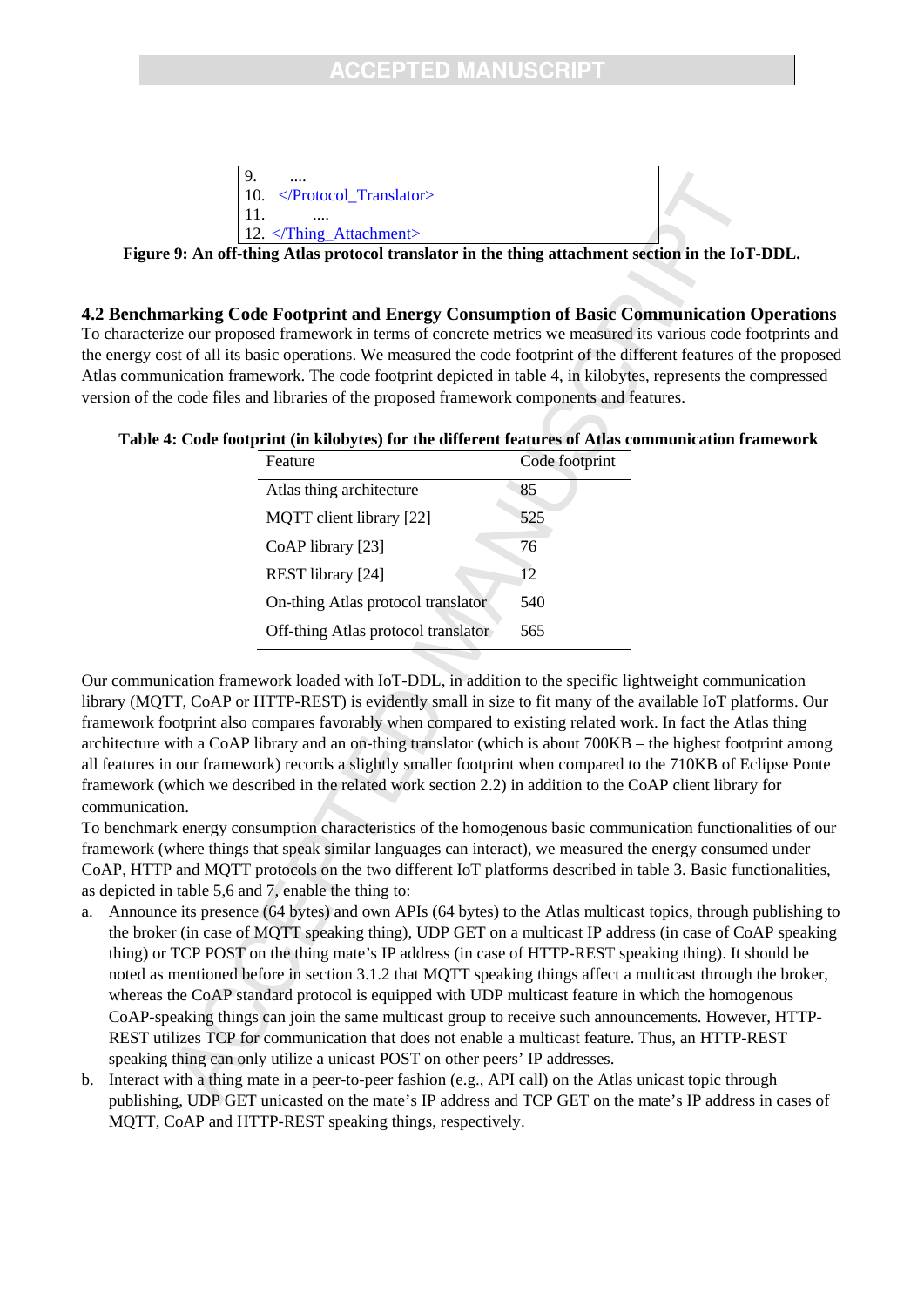Discover presence and APIs of thing mates by receiving other thing announcements on the Atlas multicast topics as well as processing API's on an Atlas unicast topic.

Energy consumption is measured using PowerJive [31] – a USB-based device that measures voltage and capacity. For each operation in tables 5-7, we measured the total energy consumed in executing a loop consisting of only this operation for 10 minutes. To factor out energy consumed by background OS processes, we measured their total energy consumption over the same 10 min duration, which we then subtracted from that of the operation to obtain the adjusted total energy consumed by the operation. A first average was taken by dividing the adjusted total energy by the number of times this operation was completed within the 10 minutes duration. The whole process was repeated three times for each operation and a second average was calculated over the three measurements. Tables 5-7 show the measurements of energy consumption (watt-seconds) on the two hardware platforms with respect to the basic communication functions under MQTT, CoAP and HTTP-REST protocols, respectively.

| Table 5: Energy consumption (in watt seconds) measurements for MQTT functionalities. |                                                                                      |               |                             |  |
|--------------------------------------------------------------------------------------|--------------------------------------------------------------------------------------|---------------|-----------------------------|--|
|                                                                                      | Connect to SSB broker                                                                | Publish       | Receive and process message |  |
| Raspberry Pi                                                                         | 0.2985                                                                               | 0.03947       | 0.0399                      |  |
| Beaglebone Black                                                                     | 1.2739                                                                               | 0.16689       | 0.1507                      |  |
|                                                                                      |                                                                                      |               |                             |  |
|                                                                                      | Table 6: Energy consumption (in watt seconds) measurements for CoAP functionalities. |               |                             |  |
|                                                                                      | Multicast (POST)                                                                     | Unicast (GET) | Receive and process message |  |
| Raspberry Pi                                                                         | 0.00025                                                                              | 0.00247       | 0.00053                     |  |
| Beaglebone Black                                                                     | 0.000790                                                                             | 0.00340       | 0.00160                     |  |
|                                                                                      |                                                                                      |               |                             |  |
| Table 7: Energy consumption (in watt seconds) measurements for REST functionalities. |                                                                                      |               |                             |  |
|                                                                                      | Unicast (POST)                                                                       | Unicast (GET) | Receive and process message |  |
| Raspberry Pi                                                                         | 0.01813                                                                              | 0.0165        | 0.0078                      |  |
| Beaglebone Black                                                                     | 0.02885                                                                              | 0.0209        | 0.0327                      |  |

It should be noted that basic measurements obtained in tables 5-7 could vary if the if we change the type of network used, the processor clock frequency or the amount of RAM used. However, these measurements are important and critical to designing a battery-operated thing in a given use scenario with a targeted thing operational lifetime.

It should also be noted that the more powerful platform – the Raspberry Pi with 1GB of RAM and quad-core processor – consumes less energy for all basic operations compared to the Beaglebone Black platform. CoAP that utilizes UDP is also shown to be a lightweight communication protocol compared to both MQTT and REST that utilize TCP on both Raspberry Pi and BeagleboneBlack.

#### **4.3 Benchmarking Energy Consumption under Different Scenarios**

Unlike section 4.2, in which we measured the energy consumption of each individual operation in our communication framework, in this section we measure the energy consumed in full-interaction scenarios from the point of view of one thing in a network of four or more things. We examine two main scenarios: homogeneously communicating things (section 4.3.1) and heterogeneously communicating things (section 4.3.2). We also compare energy consumption of our communication framework with Eclipse's Ponte system (section 4.3.3) and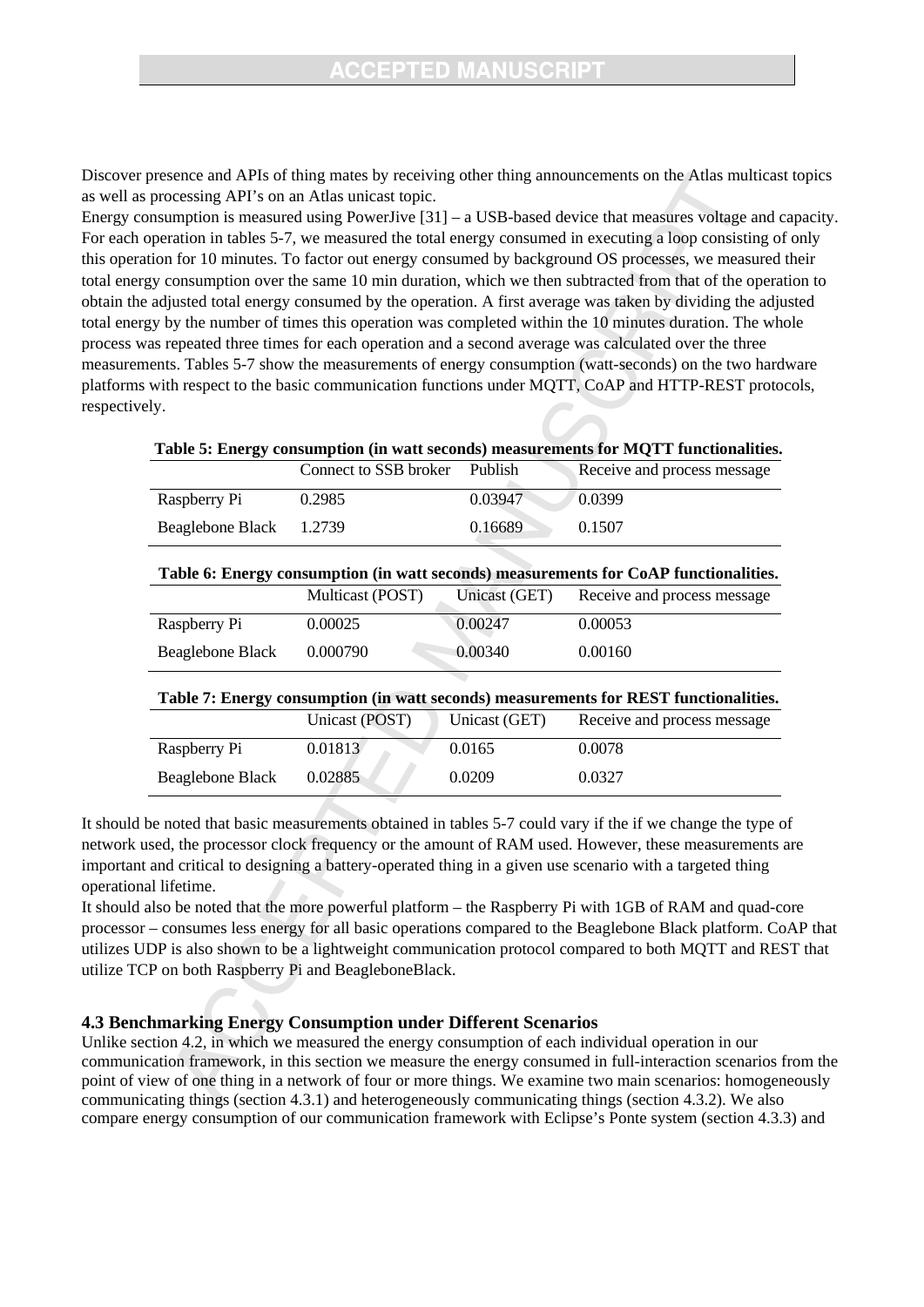## **CEPTED MANUSC**

finally examine the scalability of our proposed approach as the number of communicating Atlas things in a smart space increases (section 4.3.4).

For the above scenarios, we set up a network of four Atlas communicating things (two Raspberry-Pi's and two Beaglebone black). Each Atlas thing interacts with thing mates by generating random interactions that follow a uniform distribution process with a mean interval of 5 seconds, for a period of 10 minutes. Interactions are limited to only identity announcements or unicast interactions (e.g., API calls) with other thing. Each thing also listens to other things' announcements and API calls.

If configured to speak HTTP REST or CoAP, an Atlas thing can be further configured with either on-thing or offthing Atlas protocol translator attachments. No attachments are necessary if an Atlas thing is configured to speak MQTT. In case of off-thing attachment, the Atlas protocol translator resides on a Linux Ubuntu machine on the same local network as the Atlas things.

Given space limitation we report only for the Raspberry Pi even though we have conducted experiments for the Beaglebone black as well.

#### *4.3.1 Experiment-1: Homogenous things scenario*

In this experiment we measure the energy consumed by an Atlas thing when it engages within a homogeneous network of four things. In this experiment an arbitrary thing is chosen at random to take the measurements. MQTT-speaking things are found to consume more energy, as shown in figure 10 as an MQTT client requires a long-term TCP connection to be maintained with the broker. In the case of CoAP or HTTP REST, an Atlas thing can talk in discontinued sessions with other things over UDP and TCP channels respectively. Figure 9 shows that an Atlas MQTT-speaking thing consumes around 8% more energy than an HTTP REST-speaking thing and around 20% more than a CoAP-speaking thing for a homogenous things scenario.



**Figure 10: Atlas communication framework for homogenous speaking things.** 

#### *4.3.2 Experiment-2: Heterogeneous things scenario*

In this experiment we measure the energy consumed by an Atlas thing when it engages within a heterogeneous network of four things (two MQTT-speaking, one CoAP-speaking and one-HTTP REST speaking). The experiment shows the energy difference between utilizing an on-thing and off-thing Atlas protocol translator for the non MQTT-speaking things to engage with other things through the SSB broker. As it uses no translators, MQTT thing's energy consumption is not measured in this experiment. The on-thing Atlas protocol translator –as listed in table 4– taxes an extra code footprint on the Atlas node, however it saves energy that would be consumed by the thing to create a connection and to listen to notifications from an off-thing Atlas protocol translator, as shown in figure 11. It is worth mentioning that with a 540 more kilobytes of code, the on-thing Atlas protocol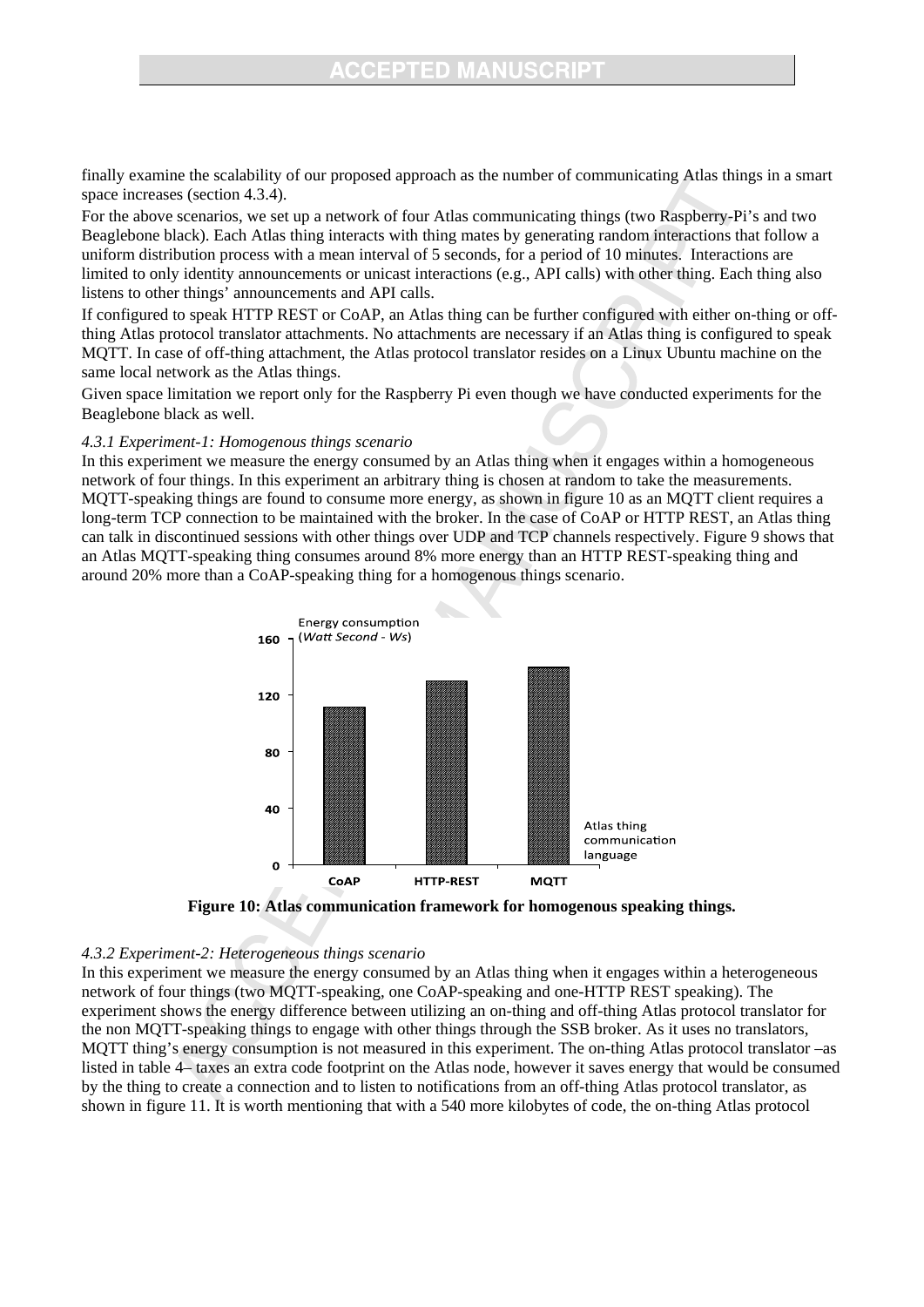

translator saves around 7% in energy. Such little energy saving could add up in a real life scenario over a much longer duration.



In this experiment we also measure the time required for the non-MQTT speaking thing to utilize the Atlas protocol translator (on-thing and off-thing) to multicast an announcement. Time is measured using the Unix-Chrono library for a high-resolution clock cast to microseconds. The off-thing translator takes more time, as would be expected, shown in figure 12, as it receives request from the connected thing to send an announcement to the smart space. The time difference between off-thing and on-thing is not significant though. The off-thing translator takes more time because, upon receiving a request, it must build the MQTT packet and announce it using the Atlas IoT topic hierarchy (Table 1). It should be noted that this set of experiments shows a slight increase in latency mainly because the four Atlas things and the off-thing Atlas protocol translator (on a Linux Ubuntu machine) reside in the local network with low traffic load. However, the time difference between utilizing the on-thing and off-thing translator to multicast announcement would increase proportionally to the network traffic when more things are added into the smart space. Supporting both on- and off-thing translator in our approach would therefore allow our framework to be configured appropriately based on the scale of the smart space deployment.



**Figure 12: Time comparison for the on-/off-thing Atlas translator for non-MQTT speaking things.**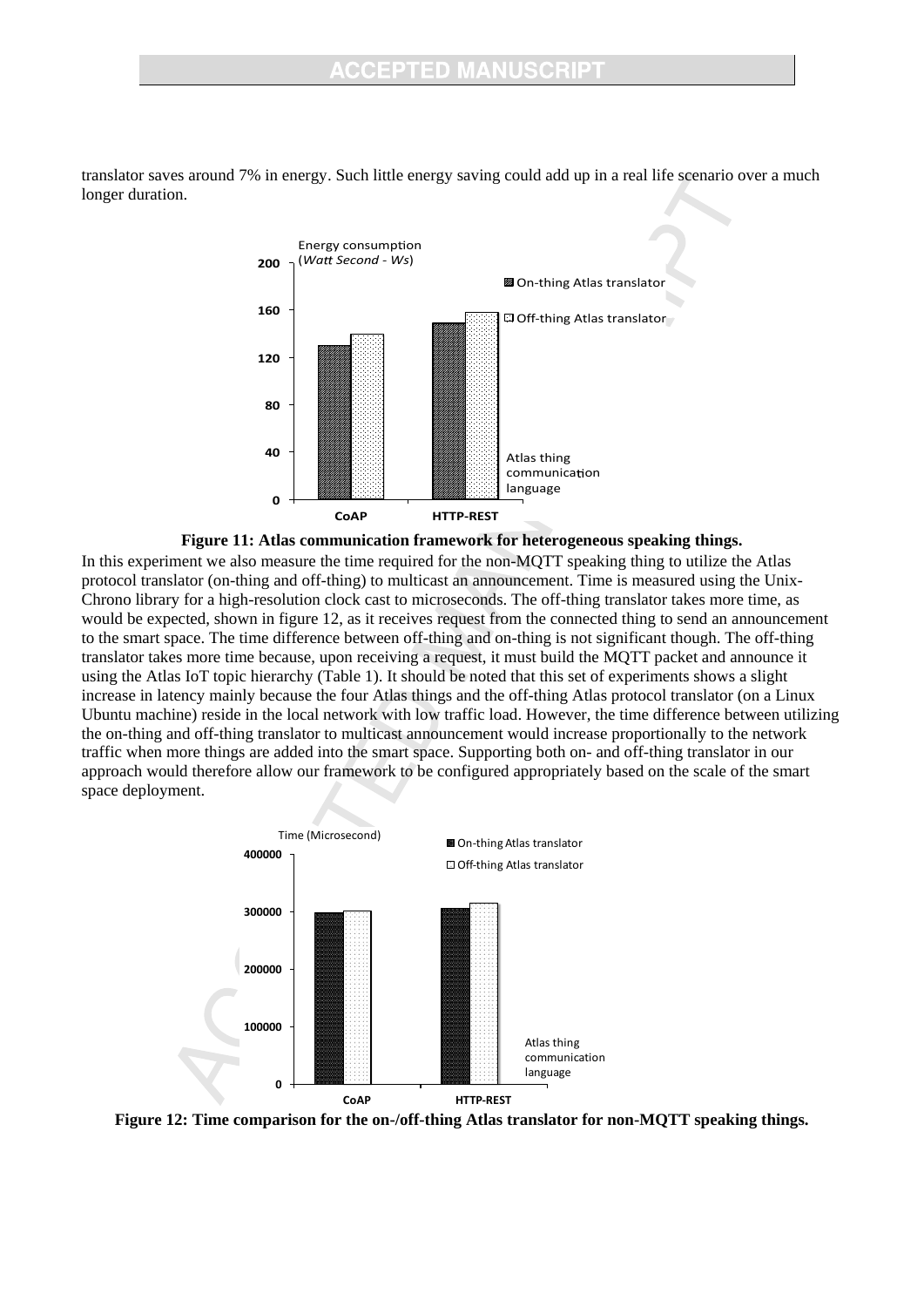#### *4.3.3 Experiment-3: Atlas framework vs Eclipse Ponte*

In this experiment we compare energy consumption by our Atlas communication framework with Eclipse's Ponte framework [22] in both homogenous and heterogeneous scenarios. Eclipse Ponte –described in section 2.2– offers a set of APIs that enable MQTT, REST-HTTP and CoAP speaking things to communicate through a centralized gateway that speaks all these languages. Eclipse Ponte requires the space owner to dedicate a powerful edge device (e.g., a server) that hosts the gateway with a continuous source of power that guarantee the gateway availability. Our framework, on the other hand, utilizes the cloud-based MQTT broker HiveMQ dashboard [9] as the default broker defined by SSB in the Atlas thing IoT-DDL. Such cloud-based broker alleviates the requirement on the space owner to set up a centralized gateway dedicated to the smart space and reduces the effort of creating a shared channel for things to communicate.

For this experiment, we installed Eclipse Ponte on a Linux-Ubuntu workstation connected to the local network and which utilized MQTT client [22], CoAP client [23] and HTTP-REST client [24] on things listed in table 3. We also utilized a network of 4 things (2 MQTT things, one CoAP thing and one HTTP REST thing). For homogenous speaking things, as shown in figure 13, MQTT-speaking things that utilize Atlas framework consume more energy as the SSB broker is an online cloud broker compared to the Ponte workstation that exists on the local network. The homogenous things that speak CoAP or HTTP within Ponte framework consume more energy, as such things require a continuous connection to the centralized gateway for notifications and updates from other things that announce their presence or those that initiate unicast interactions (e.g., API calls). The advantage of our framework in the homogeneous case is however shown clearly in the CoAP and HTTP REST cases. Our framework consumes 22% less energy for CoAP things, and 17% less energy for HTTP-REST things. This homogeneous advantage is critical in planned spaces in which it is more likely to find homogeneously communicating things than heterogeneous.

For heterogeneous speaking things, as shown in figure 14 (notice MQTT is not presented as it does not use attachments), our framework and Ponte consume almost the same energy in the case of on-thing attachments (actually our framework is slightly better in the CoAP case, and slightly over in the HTTP-REST case). In the case of off-thing attachments, our framework consumes only 5% and 8% more energy than Ponte in the CoAP and HTTP REST cases, respectively.

It should be noted that our framework does not impose the use of a centralized gateway dedicated to the smart space to host Eclipse Ponte. Such is a heavy requirement imposed on the space owner. In contrast, our framework configures the Atlas things –through the IoT-DDL– to utilize any readily available standardized broker, which in this article we used the HiveHQ broker to enable a seamless interoperable smart space with the least human intervention and effort on the part of the space owner.



**Figure 13: Comparing Atlas communication framework and Eclipse Ponte for homogenous communicating things.**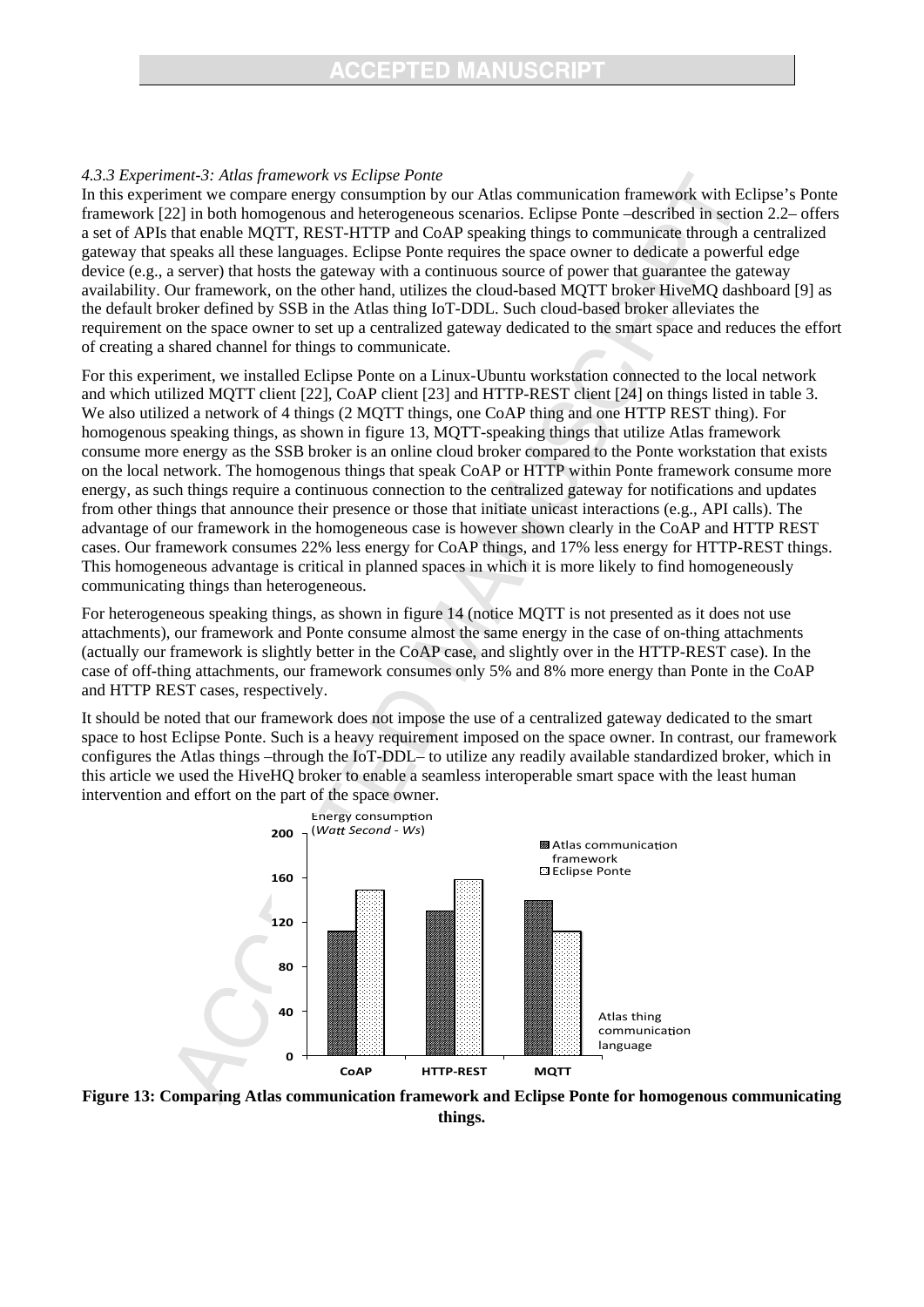

**Figure 14: Comparing Atlas communication framework and Eclipse Ponte for heterogeneous communicating things.** 

#### *4.3.4 Experiment-4: Atlas framework scalability*

In this experiment we examine the scalability of our proposed framework by increasing the number of Atlas things that engage with each other in the smart space. However, in order to manage the experiment, we ran 5, 10 and 15 concurrent Atlas thing processes (virtual things) on a shuttle Linux-Ubuntu machine (a portable server machine). One Raspberry Pi Atlas thing that speaks CoAP and utilizes an on-thing Atlas protocol translator was used as point of measurements, and connected to a network of 6, 11, and 16 things running the same interaction scenario described in the beginning of section 4.3. Figure 13 shows the energy consumed by the Raspberry Pi Atlas thing. As shown in figure 15, the Atlas thing can interact and engage with a large number of thing mates that speak similar or different languages exhibiting only a small increase in the consumed energy. In fact, such small increase in the consumed energy seems to decrease gradually with the number of communicating Atlas things in the smart space. Doubling the number of things from 5 to 10 increased energy consumption by only 19%. Adding 50% more nodes (from 10 to 15) increased energy consumption by only 8%. The scalable increase in energy consumption reflects the energy spent in listening to announcements and learning APIs of the IoT as it grows and expands.



**Figure 15: testing scalability on a CoAP-speaking Atlas thing with on-thing Atlas protocol translator.**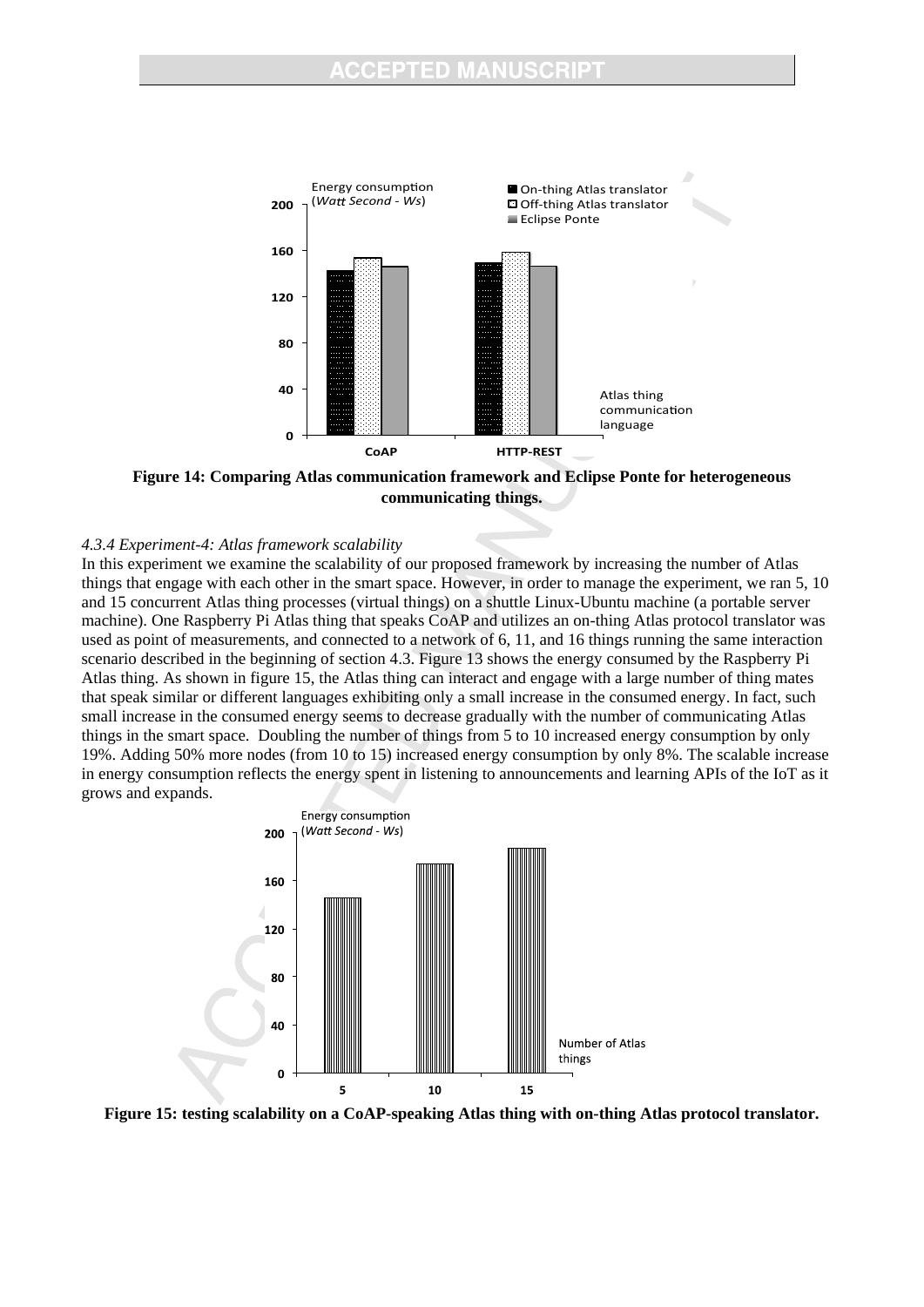### **5. CONCLUSION**

In this paper, we propose the Atlas communication framework that enables distributed interaction between things that speak similar or different IoT communication languages. The proposed framework does not tax the performance of the homogenously communication things. The Atlas communication framework offers lightweight IoT interoperability through a protocol translator that resides either on the cloud platform or on the thing itself. The protocol translator enables the seamless communication between heterogeneous things through a set of well-defined interfaces. We demonstrate the feasibility of implementing and deploying the Atlas communication framework on real hardware platforms. We also present a benchmarking study to validate the energy consumption feasibility of our approach. The study measures both code footprint and energy consumption rate for the different aspects of the framework in homogeneous and heterogeneous settings. The results show the feasibility of enabling seamless heterogeneous communication between things with an acceptable energy cost. The results also show the advantage of not taxing the energy profile in the homogenous communication cases. We also compare our framework to the Eclipse Ponte framework and show the energy consumption advantage of our framework in the different communication scenarios. The scalability of the proposed framework is also tested and reflected the slight increase in energy consumption with adding more things in the smart space. The proposed framework and the experimentation results pave the way for other IoT communication protocols to engage in such interoperable ecosystem (e.g., Advanced Message Queuing Protocol (AMQP) and XMPP that utilize publishsubscribe architecture). The proposed Atlas communication framework enables the real participation of heterogeneous things in a smart space with least human intervention and the seamless integration of new things. Our proposed framework also opens the door for programming opportunities that may involve things that utilize different communication languages to cooperate and interact.

#### **REFERENCES**

- [1] Bellavista, P. and Zanni, A. 2016, September. Towards better scalability for IoT-cloud interactions via combined exploitation of MQTT and CoAP. In Research and Technologies for Society and Industry Leveraging a Better Tomorrow (RTSI), 2016 IEEE 2nd International Forum on (pp. 1-6). IEEE.
- [2] Lee, C.H., Chang, Y.W., Chuang, C.C. and Lai, Y.H. 2016, October. Interoperability enhancement for Internet of Things protocols based on the software-defined network. In Consumer Electronics, 2016 IEEE 5th Global Conference on (pp. 1- 2). IEEE.
- [3] Desai, P., Sheth, A. and Anantharam, P. 2015, June. Semantic gateway as service architecture for IoT interoperability. In Mobile Services (MS), 2015 IEEE International Conference on (pp. 313-319). IEEE.
- [4] Al-Fuqaha, A., Khreishah, A., Guizani, M., Rayes, A. and Mohammadi, M. 2015. Toward better horizontal integration among IoT services. *IEEE Communications Magazine*, 53(9), pp.72-79.
- [5] Derhamy, H., Eliasson, J., Delsing, J., Pereira, P.P. and Varga, P. 2015, September. Translation error handling for multiprotocol SOA systems. In Emerging Technologies & Factory Automation (ETFA), 2015 IEEE 20th Conference on (pp. 1-8). IEEE.
- [6] Eclipse Ponte. http://www.eclipse.org/ponte/
- [7] Massive scalable MQTT broker. http://emqtt.io/
- [8] Eclipse MQTT sandbox. https://iot.eclipse.org/
- [9] HiveHQ Enterprise MQTT broker. http://www.mqtt-dashboard.com/
- [10] Mosquitto MQTT broker. https://mosquitto.org/
- [11] Constrained Application protocol. http://coap.technology/
- [12] CoAP RFC. https://tools.ietf.org/html/rfc7252
- [13] Publish-Subscribe Broker for CoAP draft IETF. https://tools.ietf.org/html/draft-ietf-core-coap-pubsub-0
- [14] XMPP open standard for messaging and presence. https://xmpp.org/
- [15] Extensible Messaging and Presence Protocol (XMPP): Instant messaging and presence. https://xmpp.org/rfcs/rfc3921.html
- [16] Want, R. and Dustar, S. 2015. Activating the Internet of Things [Guest Editor Introduction]. *Computer*, 48(9), pp. 16-20, (Sept. 2015).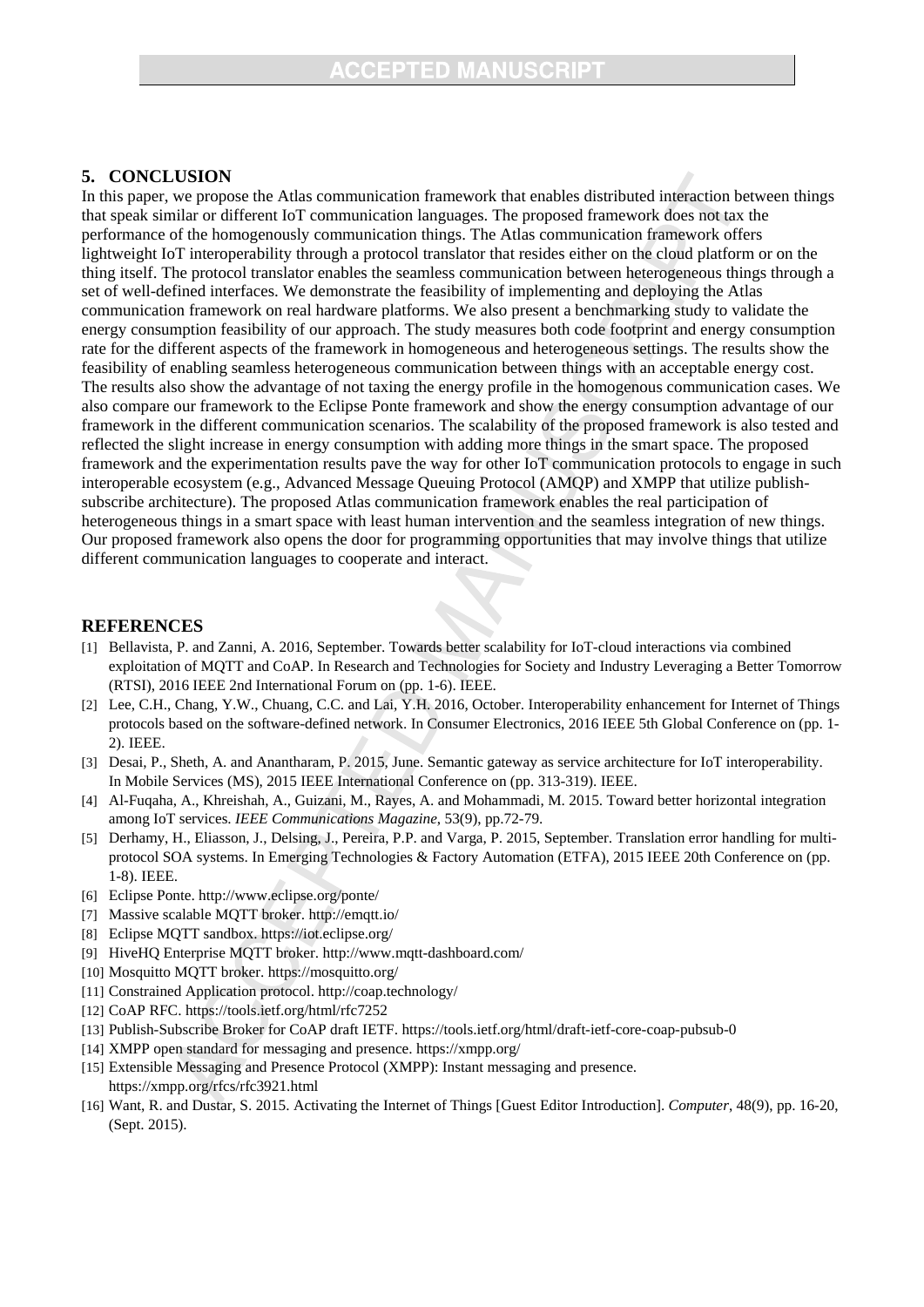## **CCEPTED MANUSCRIPT**

- [17] Gubbia, J., Buyyab, R., Marusic, S. and Palaniswami, M. 2013. Internet of Things (IoT): A vision, architectural elements, and future directions. *Future Generation Computer Systems*, 29(7), pp. 1645-1660.
- [18] Miorandi, D., Sicari, S. De Pellegrini, F. and Chlamtac, I. 2012. Internet of things: Vision, applications and research challenges. *Ad Hoc Networks*, 10(7), pp. 1497-1516.
- [19] Atzori, L., Iera, A. and Morabito, G. 2010. The Internet of Things: A survey. *Computer Networks*, 54(15), pp. 2787- 2805.
- [20] Coetzee, L. and Eksteen, J. 2011, May. The Internet of Things—Promise for the future? An introduction. IEEE IST-Africa Conference Proceeding, (pp. 1-9).
- [21] Tan, L. and Wang, N. 2010, August. Future Internet: The Internet of Things. Advanced Computer Theory and Engineering (ICACTE), 3rd International Conference on, Vol. 5 (p. 376).
- [22] Eclipse Paho open-source implementation of MQTT project. https://eclipse.org/paho/.
- [23] CoAP implementation by Noisy Atom http://www.noisyatom.
- [24] Libcurl—The multiprotocol file transfer library. https://curl.haxx.se/libcurl/
- [25] MQ Telemetry Transport connectivity protocol. http://mqtt.org/
- [26] IBM MQTT v3.1 protocol specification. public.dhe.ibm.com/software/dw/webservices/ws-mqtt/mqtt-v3r1.html.
- [27] Hypertext Transfer Protocol HTTP v1.1 rfc. https://tools.ietf.org/html/rfc2616
- [28] Xinyang, F., Shen, J. and Fan, Y. 2009. REST: An alternative to RPC for Web services architecture. Future Information Networks (ICFIN), First International Conference on. IEEE.
- [29] Karagiannis, V. et al. 2015. A survey on application layer protocols for the internet of things. *Transaction on IoT and Cloud Computing*, 3(1), pp. 11-17.
- [30] Khaled, A.E. and Helal, S. 2017. IoT-DDL Device Description Language for the "T" in IoT. Submitted. For reviewing purposes only, the manuscript can be accessed at http://www.cise.ufl.edu/~aekhaled/IoTDDL\_Device\_Description\_Language\_for\_the\_T\_in\_IoT.pdf
- [31] Reference the PowerUnit module PowerJive USB Voltage/Amps power meter. http://www.measuringsupply.com/artifact/1402679/.
- [32] Google Brillo 2016. http://developers.google.com/brillo/.
- [33] ARM Mbed OS 2016. https://www.mbed.com/en/development/mbed-os/
- [34] Atlas IoT-DDL builder web tool. https://cise.ufl.edu/~aekhaled/AtlasIoTDDL\_Builder.html
- [35] Sumi Helal, Ahmed E. Khaled, and Venkata Gutta. 2017. Demo: Atlas Thing Architecture: Enabling Mobile Apps as Things in the IoT. In Proceedings of the 23rd Annual International Conference on Mobile Computing and Networking (MobiCom '17). Utah, USA, October, 2017, pp. 480-482.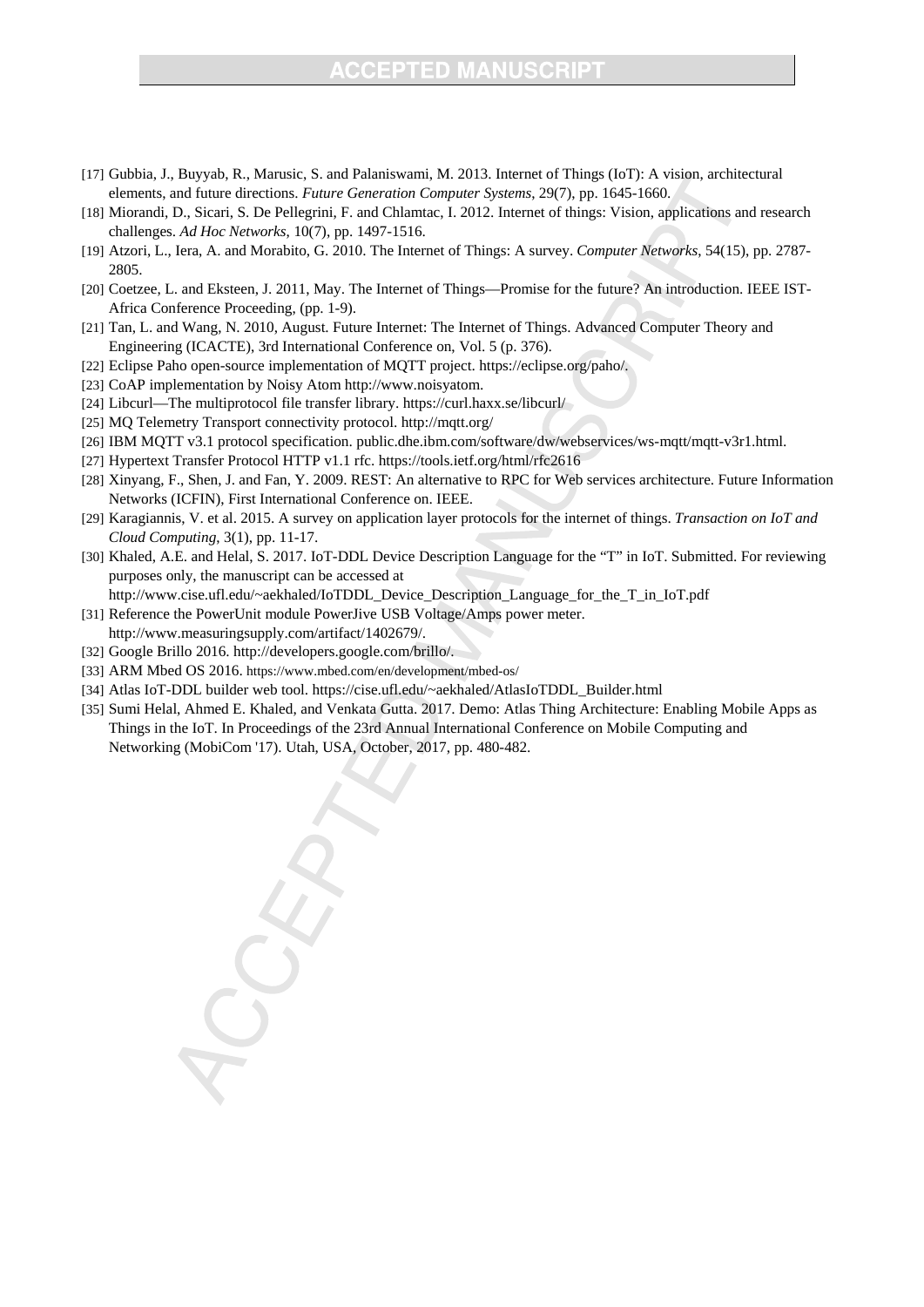## **ACCEPTED MANUSCRIPT**



Ahmed E. Khaled is currently pursuing the Ph.D. degree in computer engineering, at the Department of Computer and Information Science and Engineering, University of Florida, Gainesville, FL, USA. He received the B.Sc. and M.Sc. degrees in computer engineering from Cairo University, Egypt in 2011 and 2013, respectively. His current research interests include Internet of Things, smart spaces, and ubiquitous computing.



Abdelsalam (Sumi) Helal (F'15) received the Ph.D. degree in computer sciences from Purdue University, West Lafayette, IN, USA. He is currently professor and the Chair in Digital Health, School of Computing and Communications, and the Division of Health Research, Lancaster University, UK. Before joining Lancaster University, he was professor in the department of Computer and Information Science and Engineering, University of Florida, USA, where he directed the Mobile and Pervasive Computing Laboratory and the Gator Tech Smart House. His research interests span pervasive systems, the Internet of Things, smart spaces, with applications to digital health and and assistive technologies for successful aging and independence.